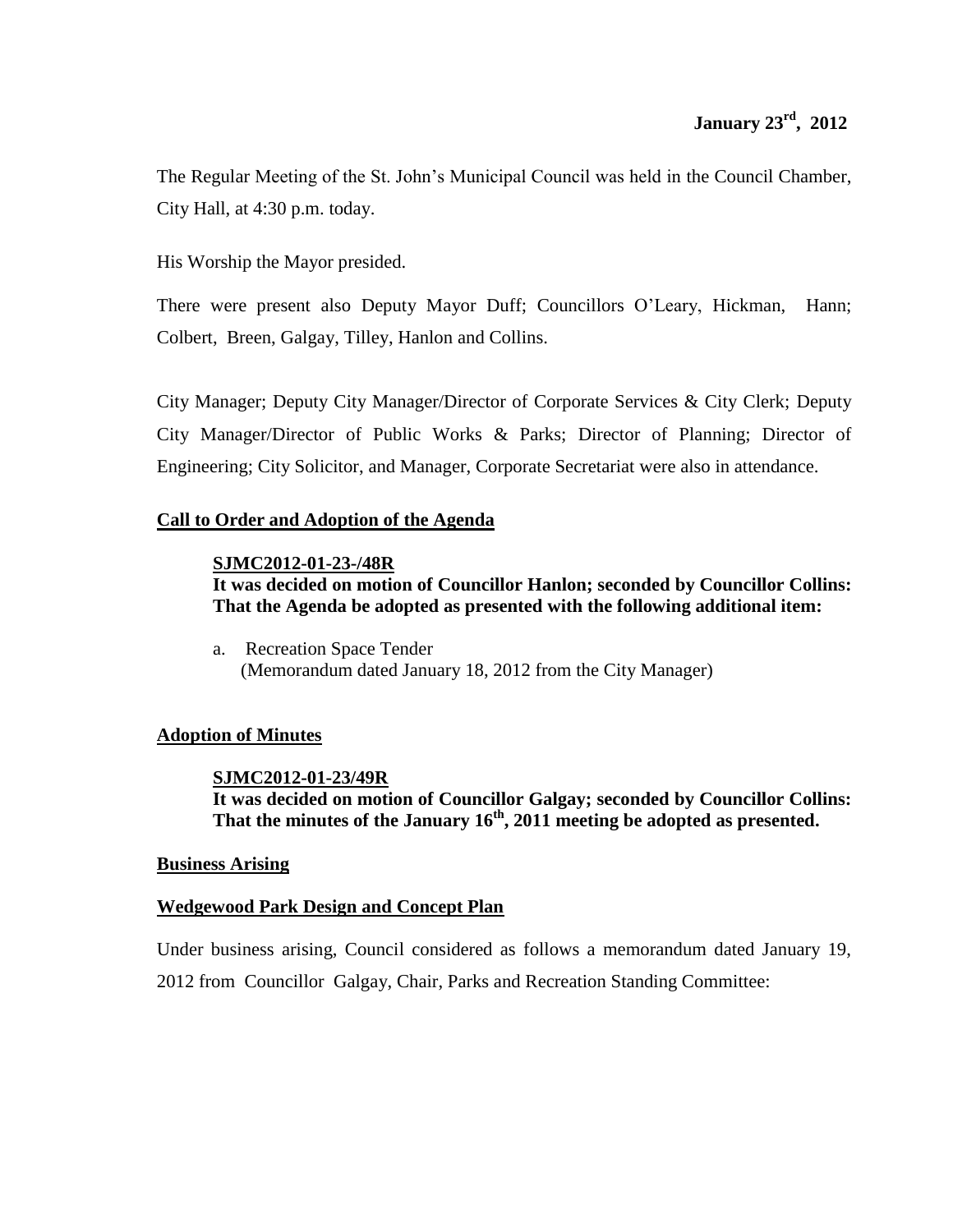January 19, 2012

# **Memo to: Mayor and Council**

# **Re: Wedgewood Park Design and Concept Plan Parks and Recreation Standing Committee: January 12, 2012**

Council, during its Regular Meeting of January 16, 2012, ratified the above-noted report, a portion of which is contained below and which requires further clarification:

*That Council allocate funding toward the development of a design concept plan for the reconstruction of the Wedgewood Park facility in anticipation of possible funding from other government levels. It is also recommended that any future expansion of the Wedgewood Park site be subject to the realignment of St. Pat's soccer field (for a lighted minor baseball field) to accommodate the displacement of the Wedgewood Park baseball field as a result of the future facility's expansion.* 

The actual amount of funding (\$200,000) was not specified within the report, and this must be clarified and approved by Council prior to further action being taken. Council is hereby requested to approve \$200,000 toward the development of a design and concept plan for the reconstruction of the Wedgewood Park facility.

I trust this is in order.

Councillor Frank Galgay Chairperson Parks and Recreation Standing Committee

# **SJMC2012-01-23/50R**

**It was moved by Councillor Galgay; seconded by Councillor Breen: That the \$200,000.00 be approved toward the development of a design and concept plan for the reconstruction of the Wedgewood Park facility.**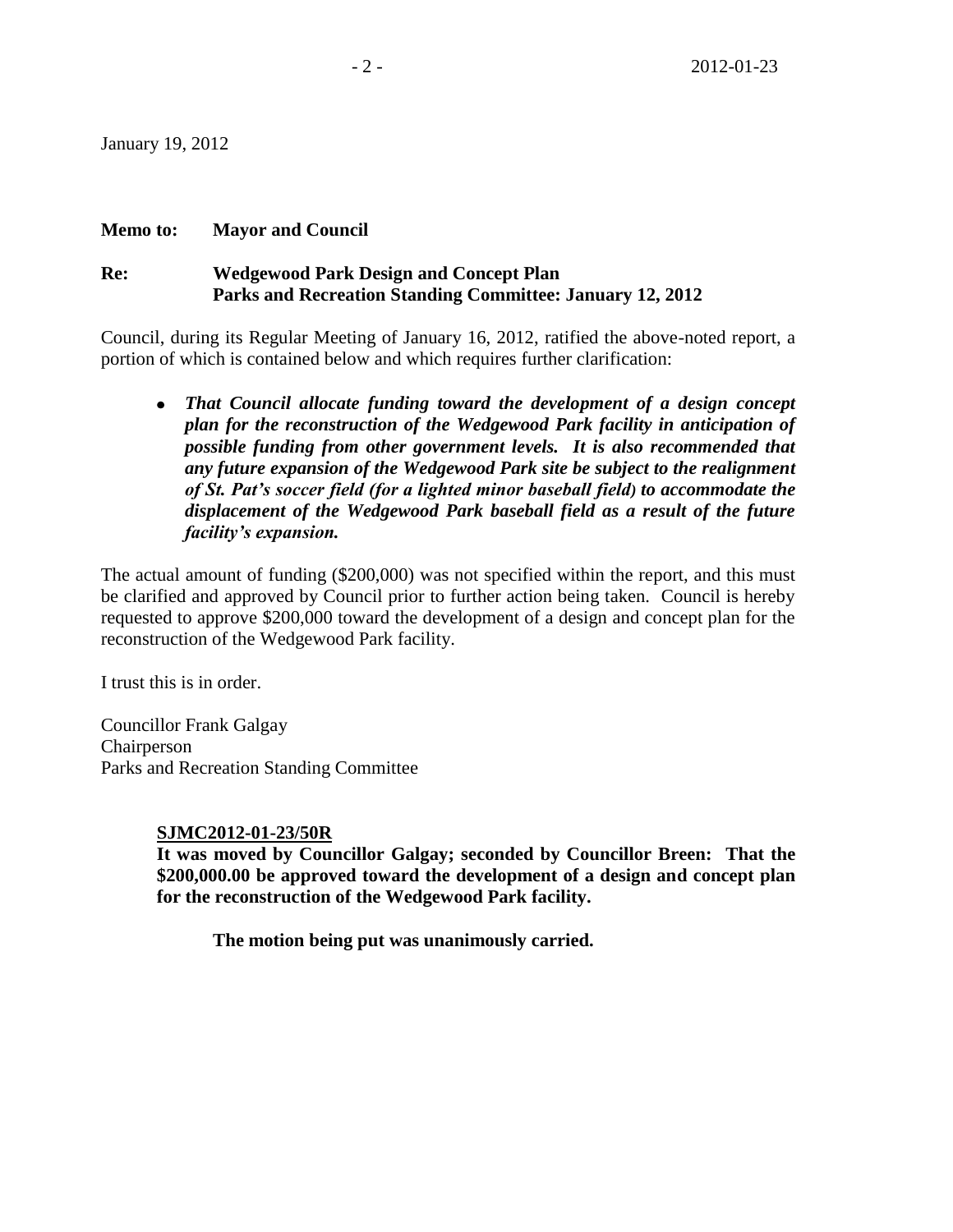## **Public Hearings**

**Public Hearing Report dated January 12, 2012 Application to Redevelop Property Civic Number 61 Hamilton Avenue (Ward 2) Applicant: Snellen Holdings Ltd.\_\_\_\_\_\_\_\_\_\_\_\_**

Councillor Breen presented the report of a public hearing held on January 12, 2012 the purpose of which was to provide an opportunity for public review and comment on the application from Snellen Holdings to redevelop the property at Civic Number 61 Hamilton Avenue to include residential condominiums and to relocate the existing hydroponic operation within the building and to operate a Laundromat in the building.

In this regard, Council considered a memorandum dated January 19, 2012 from the Director of Planning.

### **SJMC2012-01-23/51R**

**It was moved by Councillor Breen; seconded by Councilor Galgay: That the following Resolution for St. John's Development Regulations Amendment Number 532, 2012:**

# **RESOLUTION ST. JOHN'S DEVELOPMENT REGULATIONS AMENDMENT NUMBER 532, 2012**

**WHEREAS** the City of St. John's wishes to make provision for residential dwelling units on the ground floor (first story) of buildings located in the Commercial Mixed Use (CM) Zone.

**BE IT THEREFORE RESOLVED** that the City of St. John's hereby adopts the following text amendment to the St. John's Development Regulations:

> **Add the following new clause to Section 10.22.2 of the Development Regulations ("Discretionary Uses in the Commercial Mixed Use (CM) Zone")**

**"Dwelling units located on the ground floor (1st storey) of a building"**

**BE IT FURTHER RESOLVED** that the City of St. John's requests the Minister of Municipal Affairs to register the proposed amendment in accordance with the requirements of the Urban and Rural Planning Act, 2000.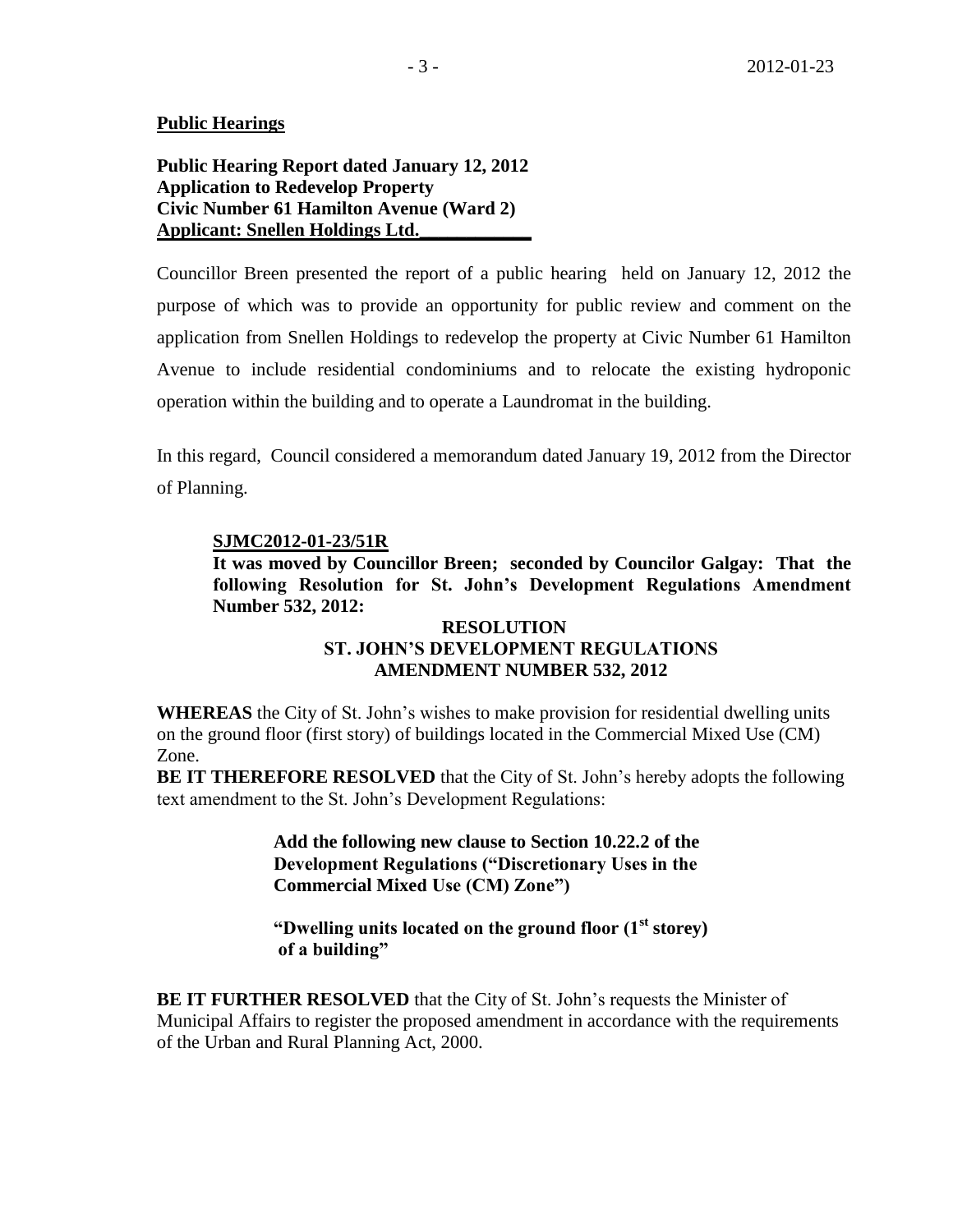**IN WITNESS THEREOF** the Seal of the City of St. John's has been hereunto affixed and this Resolution has been signed by the Mayor and the City Clerk on behalf of Council this 23rd day of January, **2012**.

| <b>Mayor</b>      | I hereby certify that this Amendment has been prepared in |
|-------------------|-----------------------------------------------------------|
|                   | accordance with the Urban and Rural Planning Act, 2000.   |
|                   |                                                           |
|                   |                                                           |
|                   |                                                           |
| <b>City Clerk</b> |                                                           |
|                   |                                                           |
|                   | <b>MCIP</b>                                               |
|                   |                                                           |

**Provincial Registration**

**And further, that Council grant an Approval-in-Principle for Snellen Holdings Ltd. to redevelop the property at Civic Number 61 Hamilton Avenue subject to the following conditions:**

- **1. Provincial registration of St. John's Development Regulations Amendment Number 532, 2012 must be received from the Department of Municipal Affairs;**
- **2. The applicant must satisfy all applicable requirements of the City's Departments of Engineering, Building and Property Management and Planning including the requirements of the City's Heritage Officer as the application property is located in Heritage Area 3;**
- **3. The applicant must satisfy the applicable of-street parking requirement for all uses propose in the redevelopment of the property; and**
- **4. The applicant must satisfy all applicable requirements of the St. John's Development Regulations and the City's Commercial Development Maintenance By-Law.**

At this point, Councillor O'Leary expressed concern that the three public hearings scheduled for the upcoming week could potentially cause inconvenience for the residents since all pertain to the same demographic area. She asked that the issue of scheduling of public meetings be referred to Planning Committee for discussion.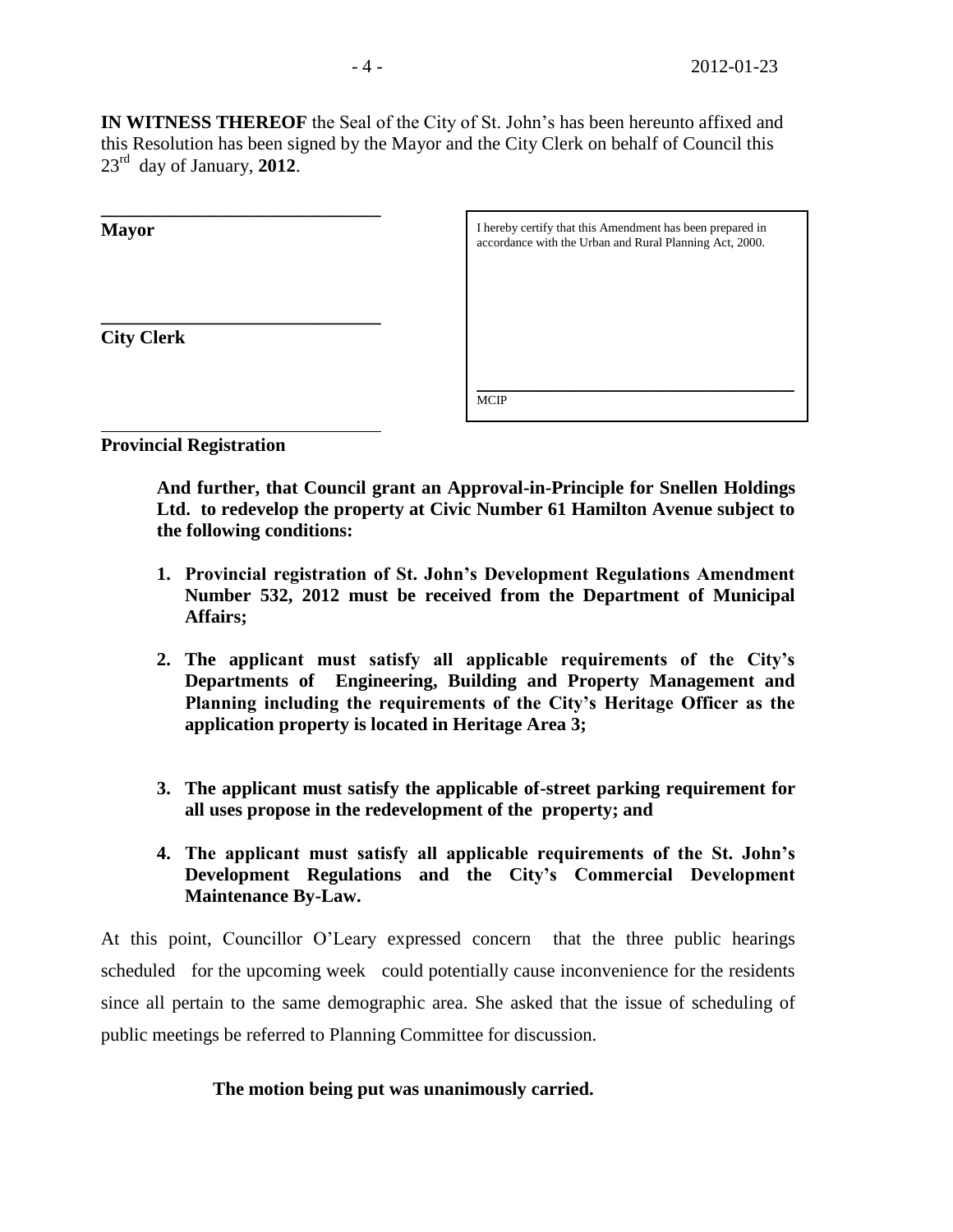## **Public Hearings**

# **Public Hearing Report dated January 10, 2012 Application to Rezone Property for a Mixed Use Development Civic No. 25 Rhodora Street (Ward 4) Applicant: Gibraltar Development\_\_\_\_\_\_\_\_\_\_\_\_\_\_\_\_\_\_\_\_\_\_\_\_**

Councillor Breen presented a public hearing report held on January 10, 2012 the purpose of which was to provide an opportunity for public review and comment on the application submitted by Gibraltar Development to rezone property at Civic No. 25 Rhodora Street, the site of the former Scotia Recycling operation from the commercial Industrial (CI) Zone and the Residential Low Density (R1) Zone, to the Apartment Medium Density (A2) Zone, the Residential Medium Density (R2) Zone and the Commercial Neighbourhood (CN) Zone. The purpose of the proposed rezonings is to allow the construction of a 4-storety residential condominium building with twenty-eight (28) residential units, a 2-storey office building with loft space, a single-detached house, two (2) semi-detached residential dwellings and three (3) townhouses.

In this regard, Council considered a memorandum dated January 19, 2012 from the Director of Planning advising that prior to the January 10, 2012 public meeting the Department of Planning referred the application from Gibraltar Development to the St. John's International Airport Authority for their review with regards to the proposed height of the new buildings to be construction on the property. To date a response has not yet been received from the Airport Authority.

## **SJMC2012-01-23/52R**

**It was moved by Councillor Breen; seconded by Councillor Hanlon: That Council defer making its decision on the proposed rezonings for the application property until such time as the Airport Authority has had an opportunity to complete its review of the application submitted by Gibraltar Development.**

Both Councillors Breen and Hanlon outlined a number of concerns as contained in the public hearing report particularly in relation to traffic in the Torbay Road area, which will be looked at by the Police and Traffic Committee.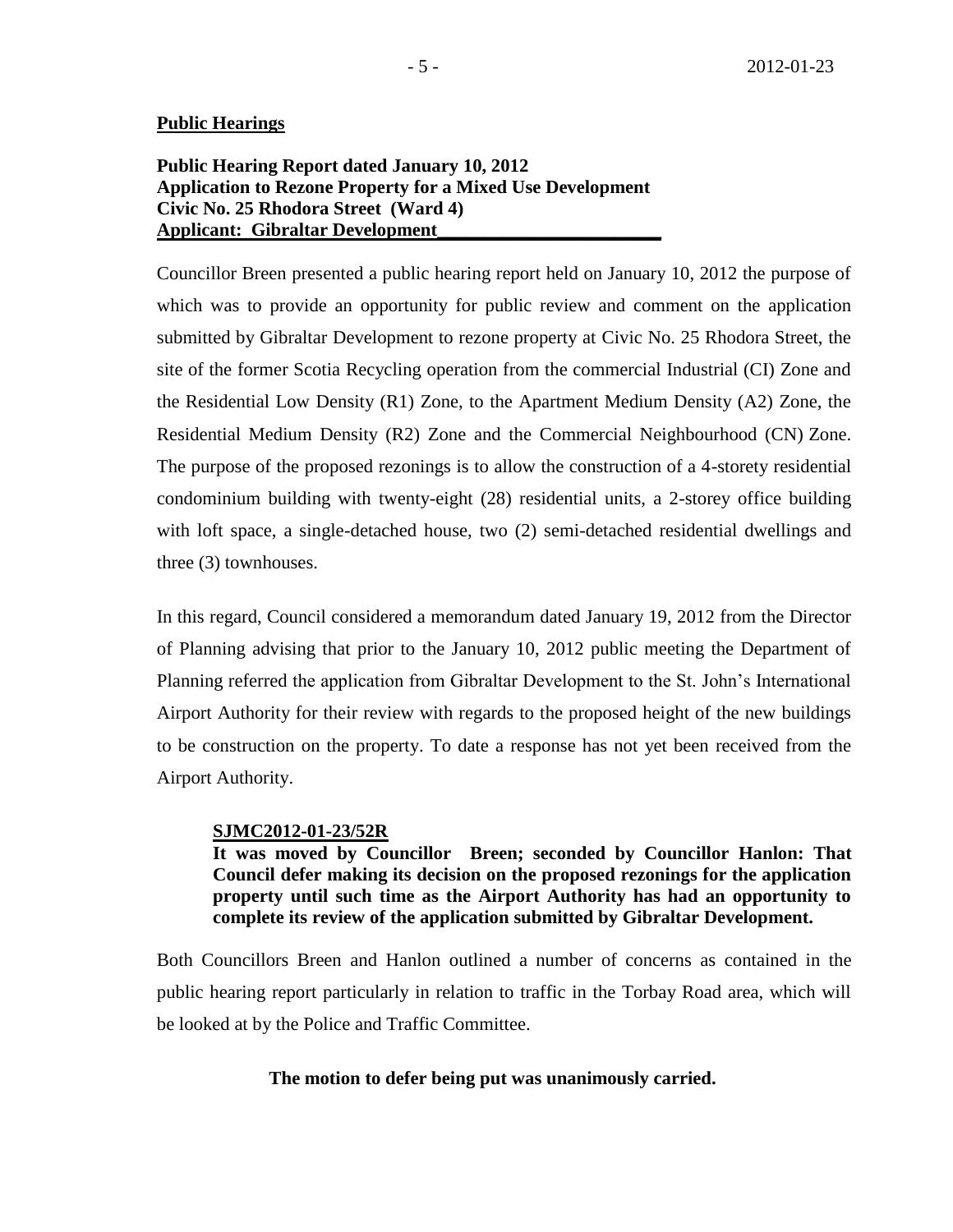# **Development Committee Report dated January 17th, 2012**

Council considered the following Development Committee Report dated January  $17<sup>th</sup>$ , 2012:

# **RECOMMENDATIONS OF APPROVAL**

**1. Proposed Extension to Dwelling Mr. Chris Tucker 877 Thorburn Road Town of Portugal Cove – St. Phillips Broad Cove River Watershed (W) Zone**

The Committee recommends that Council approve the noted application pursuant to Section 104(2)(b) of the City of St. John's Act.

# 2. **Proposed New Dressing Rooms and Training Rooms Building Portugal Cove Road (Ward 4) Applicant: Fieldian Athletic Association**

The Committee recommends that Council approve the above noted application for the construction of the proposed new building within the flood plain buffer.

# 3. **Proposed Subdivision for Two (2) Building Lots/Building Line Setback Request Subdivision of Civic No. 219 Logy Bay Road (Ward 1) Applicant: Ms. Jennifer Dawe**

It is the recommendation of the Development Committee that Council establish a minimum building line of 17.5 metres for the proposed building lots, in accordance with Section 8.3.1 of the Development Regulations, with the following conditions:

- a. Access is to be from Eastmeadows Drive only, no access will be permitted from Logy Bay Road;
- b. Each building lot will be limited to constructing a single width driveway;
- c. The existing dwelling must be removed from the site prior to commencement of construction of the new dwelling, or a security to be deposited with the City to ensure that the existing dwelling is removed from the site upon occupancy of the new houses. The amount of this deposit will be determined by the Department of Building & Property Management; and
- d. Compliance with the applicable requirements of the Departments of Planning and Engineering.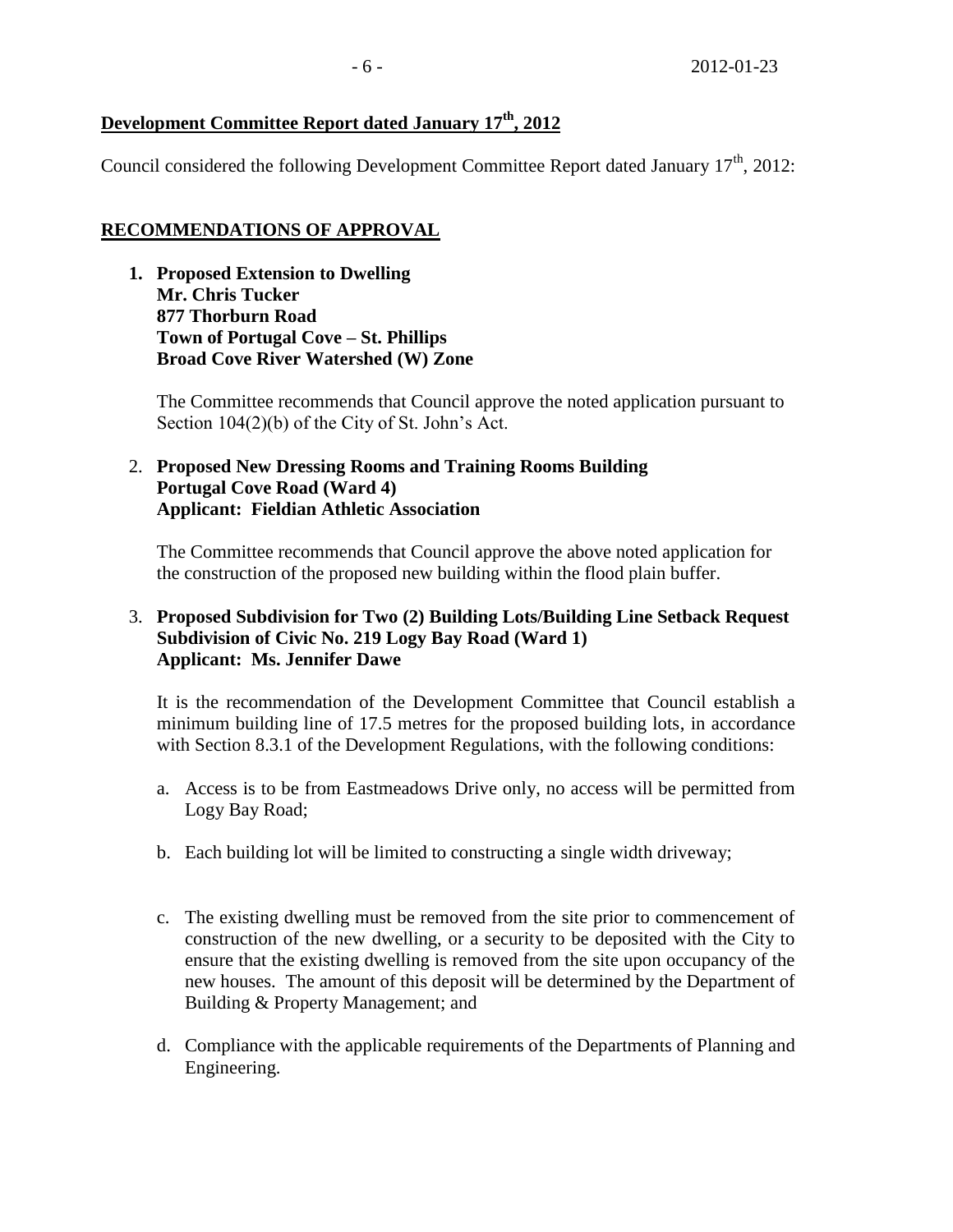# **RECOMMENDATIONS OF REJECTION**

4. **Proposed Sod Farm/Greenhouse/Hobby Farm/Vegetable Gardens Sharona Estates Inc. 1382-1402 Portugal Cove Road Town of Portugal Cove/St. Phillips Windsor Lake Watershed (W) Zone**

It is the recommendation that Council reject the application from Sharona Estates Inc. pursuant to the Section 106 of the City of St. John's Act.

Robert F. Smart City Manager Chair – Development Committee

## **SJMC2012-01-23/53R**

# **It was moved by Councillor Hann; seconded by Councillor Collins: That the Committee's recommendations be approved.**

Regarding Item #3, Councillor Breen advised that he intends to meet with the proponent and area residents to discuss their concerns with respect to the proposed development.

Regarding Item #2, Deputy Mayor Duff suggested that approval of the application be conditional on the building being used for soccer only. It was pointed out that the applicant has indicated that the building will be used for soccer only and will not be rented for outside functions after hours. It was noted there are also no additional accesses or parking areas proposed.

Members of Council were satisfied that the operation will not infringe on the quiet and enjoyment of the adjacent property owners.

**Following discussion, the motion being put was unanimously carried.**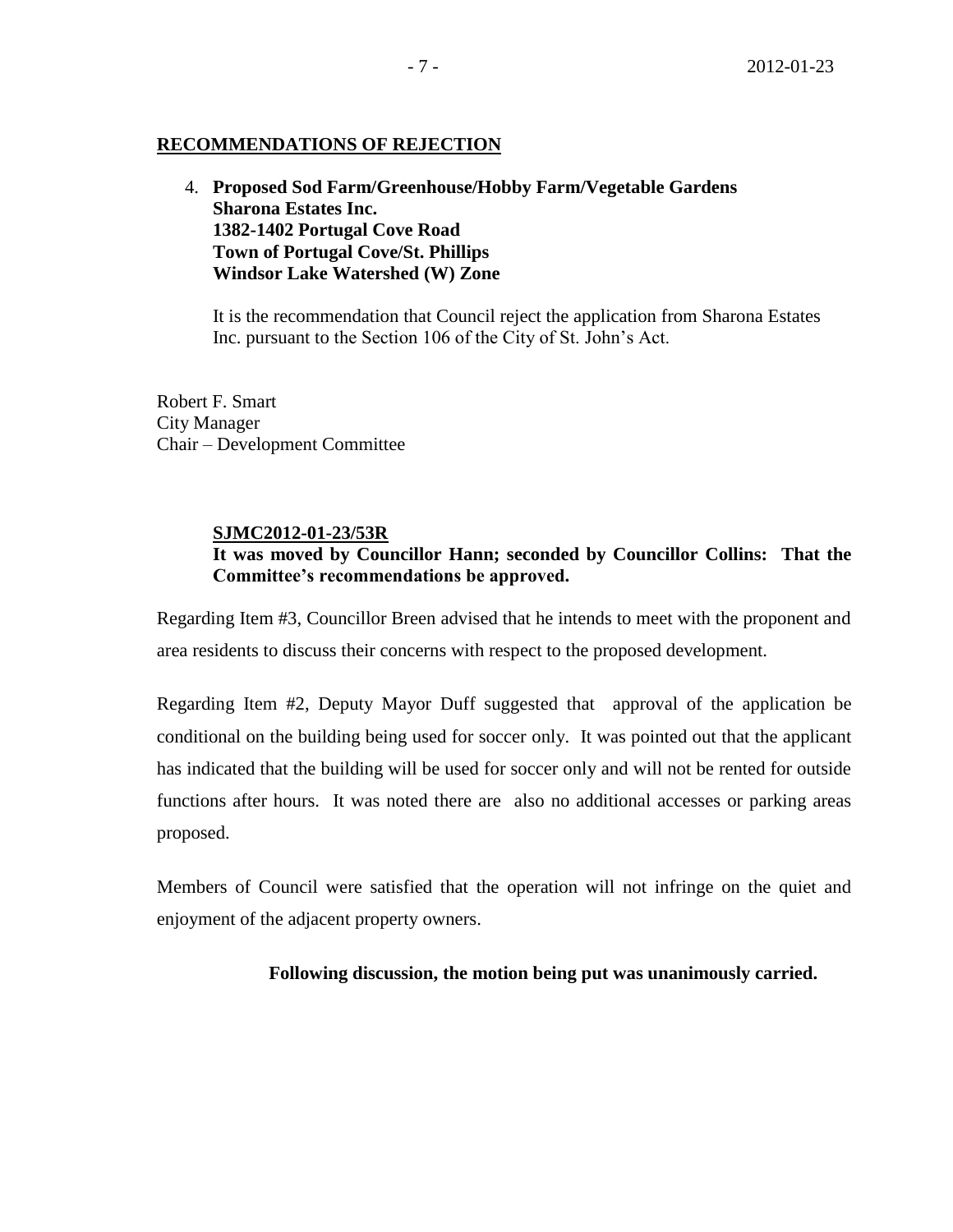# **Planning & Housing Standing Committee Report dated January 17, 2012**

Council considered the following Planning & Housing Standing Committee Report dated January 17, 2012:

| In Attendance: | Councillor Tom Hann, Chairperson                                |
|----------------|-----------------------------------------------------------------|
|                | Deputy Mayor Shannie Duff                                       |
|                | Councillor Sheilagh O'Leary                                     |
|                | <b>Councillor Bruce Tilley</b>                                  |
|                | <b>Councillor Danny Breen</b>                                   |
|                | <b>Councillor Sandy Hickman</b>                                 |
|                | <b>Councillor Frank Galgay</b>                                  |
|                | <b>Councillor Wally Collins</b>                                 |
|                | <b>Councillor Debbie Hanlon</b>                                 |
|                | Mr. Bob Smart, City Manager                                     |
|                | Mr. Cliff Johnston, Director of Planning                        |
|                | Mr. Walt Mills, Director of Engineering                         |
|                | Mr. Dave Blackmore, Director – Building and Property Management |
|                | Mr. Brian Head, Acting Manager – Streets & Parks                |
|                | Mr. Ken O'Brien, Manager of Planning & Information              |
|                | Mr. Joe Sampson, Manager of Development                         |
|                | Ms. Lindsay Lyghtle Brushett - Planner                          |
|                | Ms. Maureen Harvey, Recording Secretary                         |

Also in attendance were Mr. Dave Bartlett with The Telegram and Ashley Morrissey with the St. John's Board of Trade.

# **DELEGATIONS**

a. Representatives from the Roundtable Steering Committee to continue discussion from September 22, 2011 meeting of the Planning and Housing Committee re: Community Roundtable Initiative

The Committee considered a presentation from the Roundtable Steering Committee giving an update of the activities of the Committee. Ms. Geralyn Christmas, facilitator with the Roundtable Initiative, noted that during the course of meetings the Committee has grown and many issues have been discussed so as to more definitively outline the objectives of the group as it moves forward in the interest of guiding the development of a healthy downtown.

The Planning and Housing Committee thanked the Committee for its continued dialogue with the City of St. John's through the Planning and Housing Committee and encouraged the Roundtable Steering Committee's involvement in the upcoming Municipal Plan Review.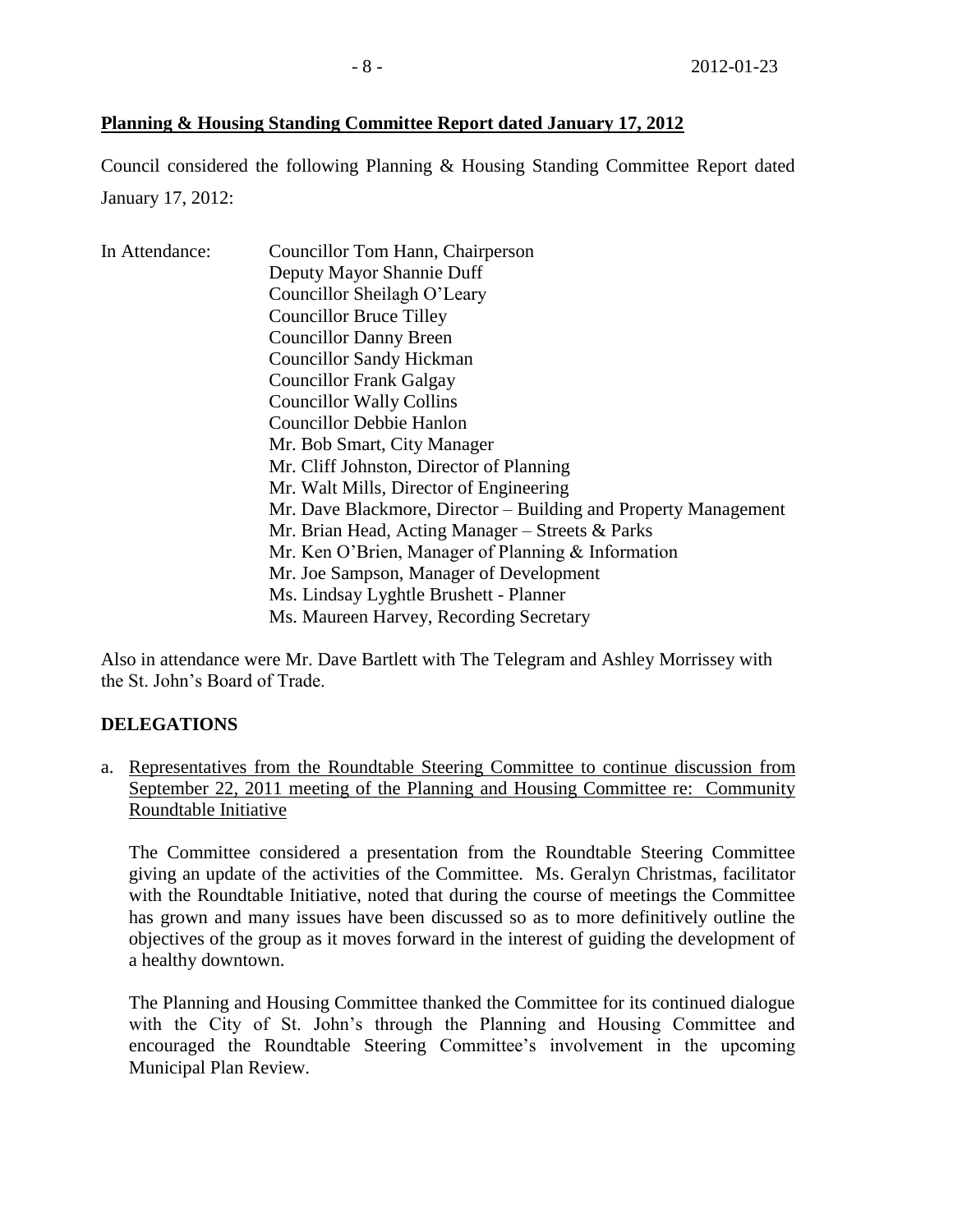b. Representatives from Republic Properties re: Development of 83 and 90 Duckworth Street (Ward 2).

The Committee considered a delegation from Republic Properties regarding the proposed redevelopment of the properties at Civic Nos. 83 and 90 Duckworth Street. The Committee also considered the attached memorandum dated January 16, 2012 from the Department of Planning.

**The Committee agreed that the applicants be asked to undertake a Land Use Assessment Report on their development and that upon submission of the assessment report and its review by City Staff, the application be referred to a public meeting to be chaired by a member of Council.**

Note: Subsequent to the Committee meeting on January 17, 2012, the Department of Planning has prepared terms of reference for the land use assessment report which are attached to this report and which are referred to Council for consideration of approval.

# **BUSINESS ARISING**

a. Memorandum dated January 12, 2012 from the Director of Planning re – application rezoning for unserviced residential subdivision – Sugarloaf Road (Ward 1) Applicants: Jim Eustace and Carl Eustace

Councillor Debbie Hanlon declared a conflict of interest and refrained from discussion.

Jim and Carl Eustace have submitted an application to rezone their property situated on Sugarloaf Road to accommodate a 65-lot residential subdivision with private on-site water and septic systems. The property is within the Robin Hood Bay Sanitary Landfill Protection Area. The matter was discussed at a meeting of the Planning and Housing Committee on December 14, 2011 at which time it was deferred pending receipt of additional information from City staff regarding the issue of the environmental protection buffer around the Robin Hood Bay Sanitary Landfill/Recycling site.

The application received further consideration and it was noted by staff that it would not be appropriate to allow a large new unserviced residential subdivision in relative close proximity to the City's landfill operation both from the point of potential future constraints on landfill operations and on potential quality of life issues for new residents who would live in the new subdivision. Both the Department of Public Works and Parks and the St. John's Regional Fire Department have also noted their objection to a large new unserviced residential subdivision on the property.

**On a motion from Councillor Wally Collins; seconded by Councillor Sandy Hickman, the Committee recommends that the application from the Eustace Family to rezone their property on Sugarloaf Road to permit the development of a 65-lot residential subdivision with private on-site water and septic services be rejected.**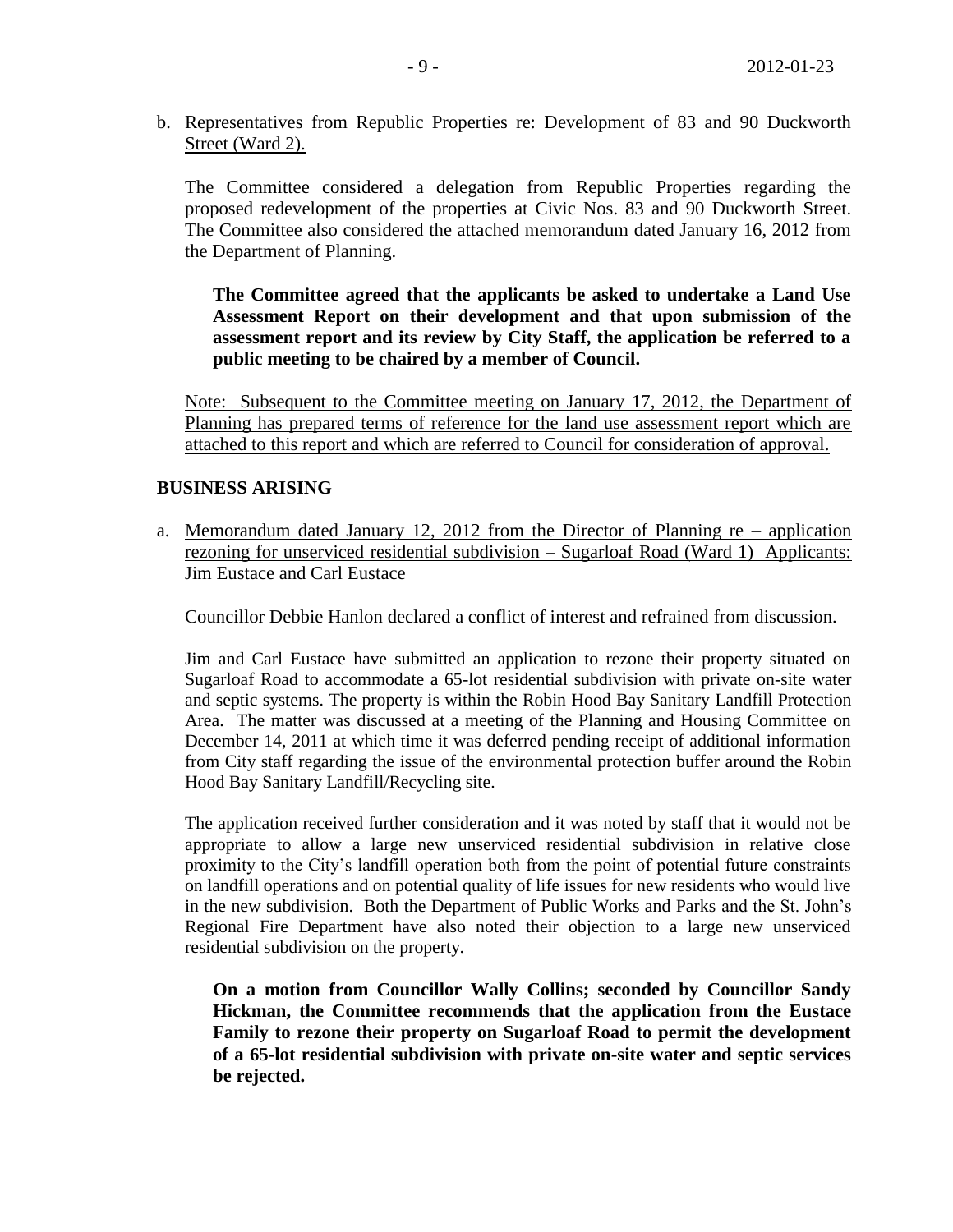# **Note: Councillor Hanlon abstained from voting.**

# **NEW BUSINESS**

a. Application to rezone property on Topsail Road – West End High School – Applicant – Provincial Department of Transportation. Memorandum dated January 16, 2012 from the Department of Planning attached. (Ward 3)

The Provincial Department of Transportation and Works has applied for the rezoning of Provincially owned land at 465 Topsail Road, opposite the Hamlyn Road intersection, to accommodate the proposed high school for the west end of St. John's.

Part of the property is zoned Apartment Medium Density (A2) and must be rezoned.

**On a motion from Councillor Bruce Tilley; seconded by Deputy Mayor Shannie Duff, the Committee recommends that the application for rezoning for the proposed West End High School be referred to a public meeting to be chaired by a member of Council.**

Recognizing the mandate of the Parks & Recreation Master Plan which suggests that incorporation of community use of schools and gymnasiums, it was agreed that the City would initiate discussions with the Eastern School District both in terms of infrastructure design (for new buildings) and access (for new and existing buildings).

b. Memorandum dated January 13, 2012 from the Department of Planning re: proposed rezoning from Open Space (O) Zone to Residential Kenmount (RK) Zone – Applicant Bristol Development (Ward 4)

Bristol Development has submitted an application to rezone property within the Bristolwood Subdivision Stage 4, which is located between Kenmount Road and Kelsey Drive.

The area proposed for rezoning falls within a 50 metre wide buffer which is zoned Open Space (O). Half of this buffer (25 metres) is owned by the applicant, while the other half is owned by the adjacent commercial landowners.

**The Committee recommends, on a motion from Councillor Debbie Hanlon; seconded by Councillor Sandy Hickman that the application for rezoning by Bristol Development be referred to a public meeting to be chaired by a member of Council.**

c. Memorandum dated January 13, 2012 from the Department of Planning re: application to rezone to Commercial Industrial (CI) – 257 Brookfield Road – Applicant: Sinnott's Auto Sales (Ward 5)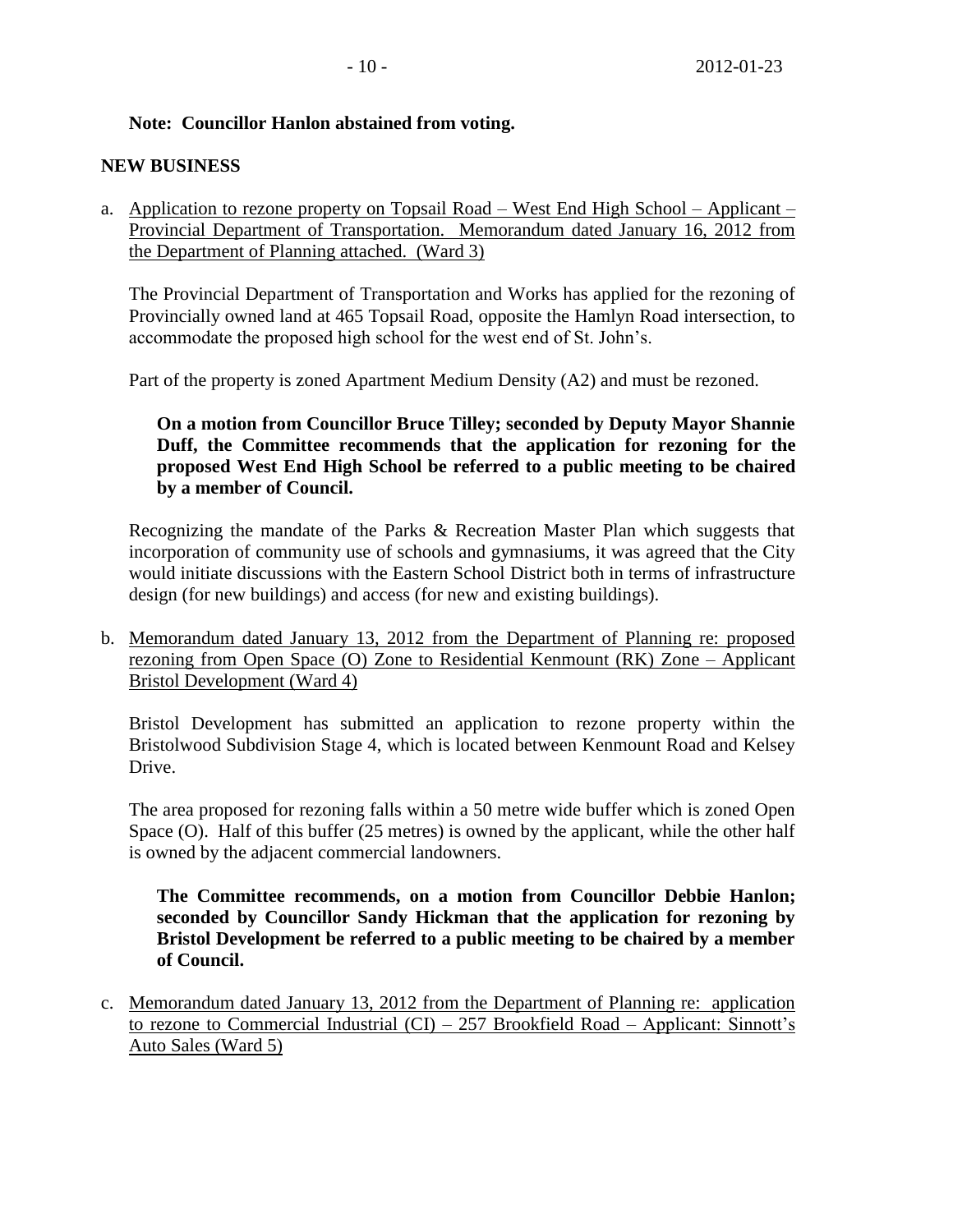Sinnott's Auto Sales seeks to have property situated at 257 Brookfield Road rezoned from Rural Residential Infill (RRI) and Rural ® to Commercial Industrial (CI). The intent is to allow development as part of the subject property for a used-car sales lot.

**On a motion from Councillor Wally Collins; seconded by Deputy Mayor Shannie Duff, the Committee recommends that, subject to submission of a suitable site plan from the applicant, the rezoning application be referred to a public meeting to be chaired by a member of Council.**

d. Memorandum dated January 13, 2012 from the Department of Planning re: rezoning of property for Commercial/light industrial development –Fowler's Road. Applicant: Metcalfe Holdings Ltd. (Ward 5)

Metcalfe Holdings Limited has applied to rezone a total of 31 hectares (76 acres) of land located within the municipal boundaries of both the Town of Conception Bay south and the City of St. John's. The portion of the subject property that is within the City of St. John's Municipal Boundary is 7.9 hectares. The applicant is proposing to rezone the area from the Rural (R) Zone to the Commercial Industrial (CI) Zone.

**The Committee recommends, on a motion put forth by Deputy Mayor Shannie Duff; seconded by Councillor Sheilagh O'Leary, that because the proposed rezoning to accommodate a new unserviced industrial park is not consistent with the objectives of the St. John's Municipal Plan, the rezoning application be rejected.**

# **OTHER BUSINESS**

a. Memorandum dated January 13, 2012 from the Department of Planning re: Review of the St. John's Municipal Plan - Mayor's Symposium Event Overview

The Committee discussed the details of the Municipal Plan Review Mayor's Symposium which is scheduled on Saturday, February 25, 2012 at the Foran/Greene Room, St. John's City Hall from 9:00 a.m. – 12:30 p.m.

The Rural Secretariat of the Provincial Government will be working with the City to design and carry out/facilitate the Mayor's Symposium.

b. Appointments to the Advisory Group for the Review of the St. John's Municipal Plan

The Committee received an update from the Department of Planning regarding the names of the individuals received to date who will represent their respective agencies which have been invited to participate on the Municipal Plan Review Advisory Committee.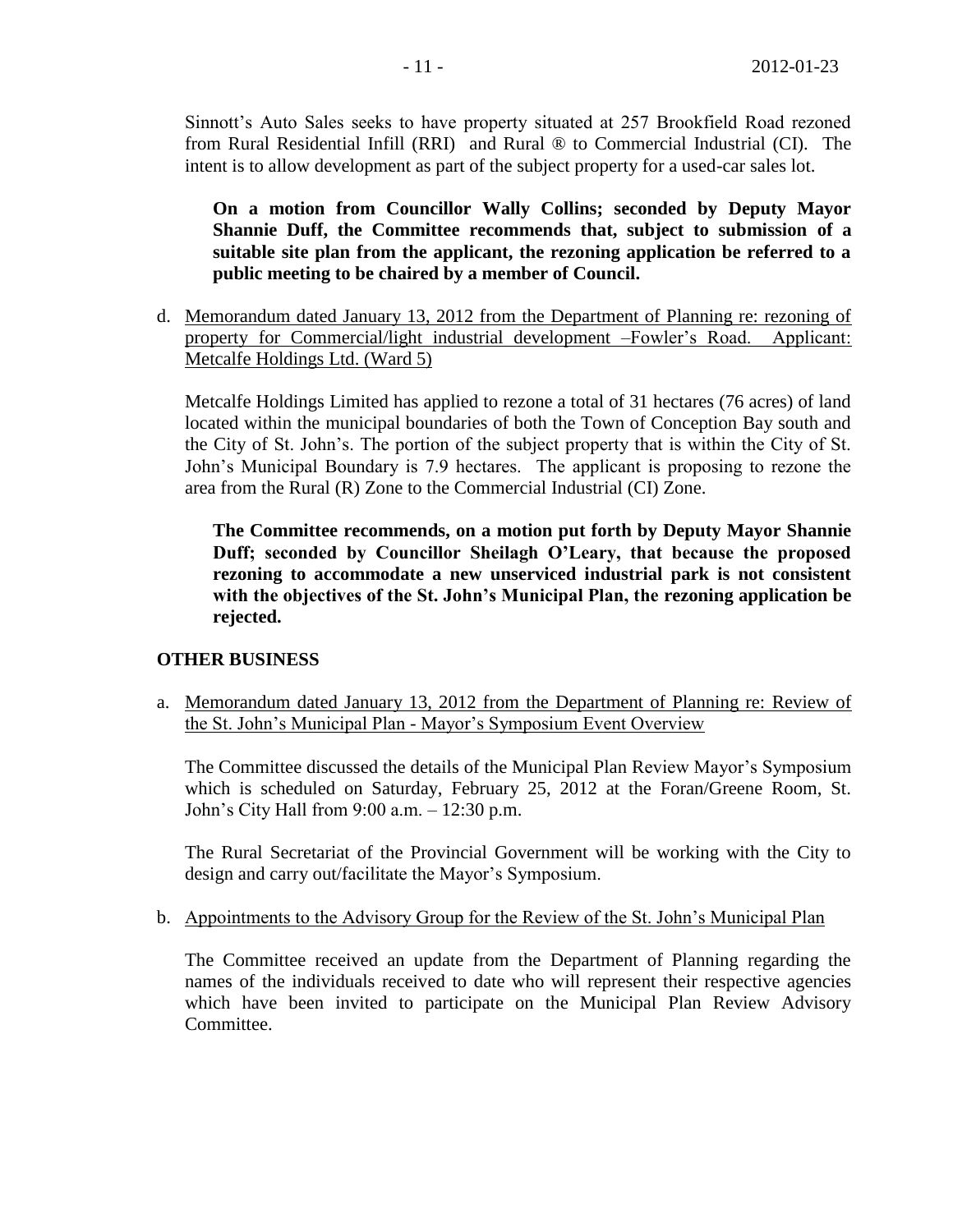The Committee also discussed the selection of two people from the general public to serve on the Advisory Committee. The Committee has agreed on the names of the two people who will be invited to serve on the Advisory Committee.

Once all the agencies**/**associations have submitted the names of their respective representatives and once the two members from the general public who have been invited to serve on the Advisory Committee have confirmed their intention to serve, the final list will be brought forward to a Regular Meeting of Council.

Councillor Tom Hann Chairperson

## **SJMC2012-01-23/54R**

**It was moved by Councillor Hann; seconded by Councilor Galgay: That the Committee's recommendations, with the exception of Item a (New Business) re West End High School; and a (Other Business) Mayor's Symposium Event Overview, be approved.**

**Regarding Item a** (Business Arising) Re Sugarloaf Road rezoning application, Councillor Hanlon was declared in conflict of interest and therefore refrained from discussion.

Regarding this application, it was pointed out that it would not be appropriate to allow a large new unserviced residential subdivision in such close proximity to the City's landfill operation both from the point of potential future constraints on landfill operation and on potential quality of life issues for new residents who would live in the new subdivision.

In addition the land is located within the buffer reserved by the Provincial Department of Environment and the City for the Robin Hood Bay Regional Waste Management Facility.

Councillor Breen noted that Council will continue to work with the City's Department of Planning to determine if any uses can be found for the subject land.

**The motion being put was carried with Councillor Hanlon abstaining on Item a (Sugarloaf Road rezoning application).**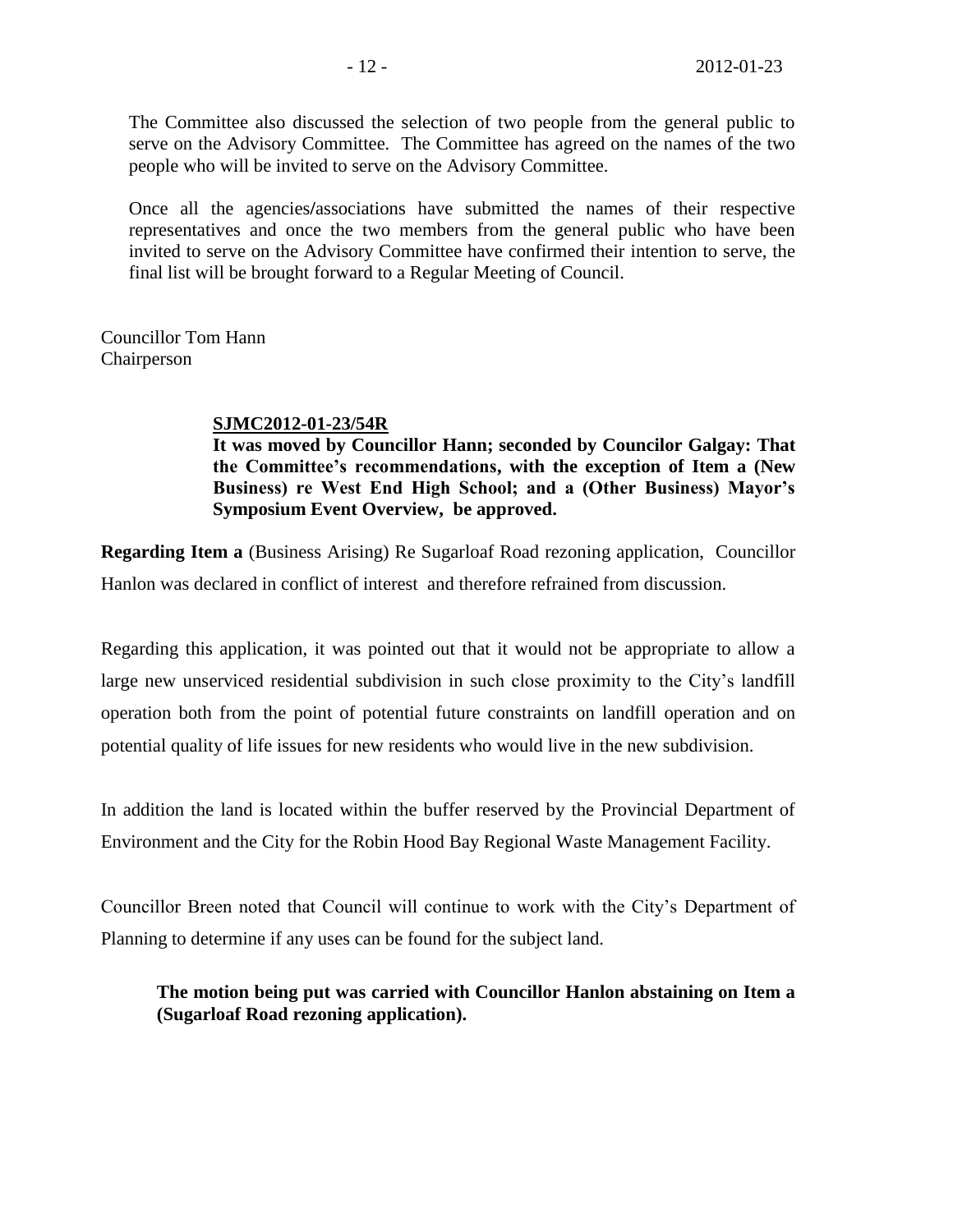# **SJMC2012-01-23/55R**

# **Regarding Item a (West End High School), it was moved by Councillor Hann; seconded by Councillor O'Leary: That the Committee's recommendation be approved.**

Discussion ensued during which members of Council agreed that the City and Eastern School Board should now commence discussions with the cooperation of the Province on how the proposed building can be used by both the City and the Eastern school district for community use to allow incorporation of community use of schools and gymnasiums.

### **Following discussion, the motion being put was unanimously carried.**

#### **Mayor's Symposium Event Overview**

Councillor Hann noted the proposed date for the Municipal Plan Review Mayor's Symposium which will start February 25, 2012. Due to the room capacity and available technology resources, the Mayor's Symposium will need to be capped at 100 participants who would be required to pre-register in order to assist with organizational details.

It was suggested that in order to ensure a fair and equitable process, a second symposium may be necessary and merits consideration.

#### **Public Works & Environment Standing Committee Report dated January 13, 2012**

Council considered the following Public Works & Environment Standing Committee Report dated January 13, 2012:

**Attendees:** Councillor Wally Collins, Chairperson Deputy Mayor Shannie Duff Councillor Frank Galgay Councillor Bruce Tilley Councillor Sheilagh O'Leary Councillor Danny Breen Councillor Sandy Hickman Councillor Tom Hann Robert Smart, City Manager Paul Mackey, Deputy City Manager & Director of Public Works & Parks Walt Mills, Director of Engineering Dave Blackmore, Director of Building & Property Management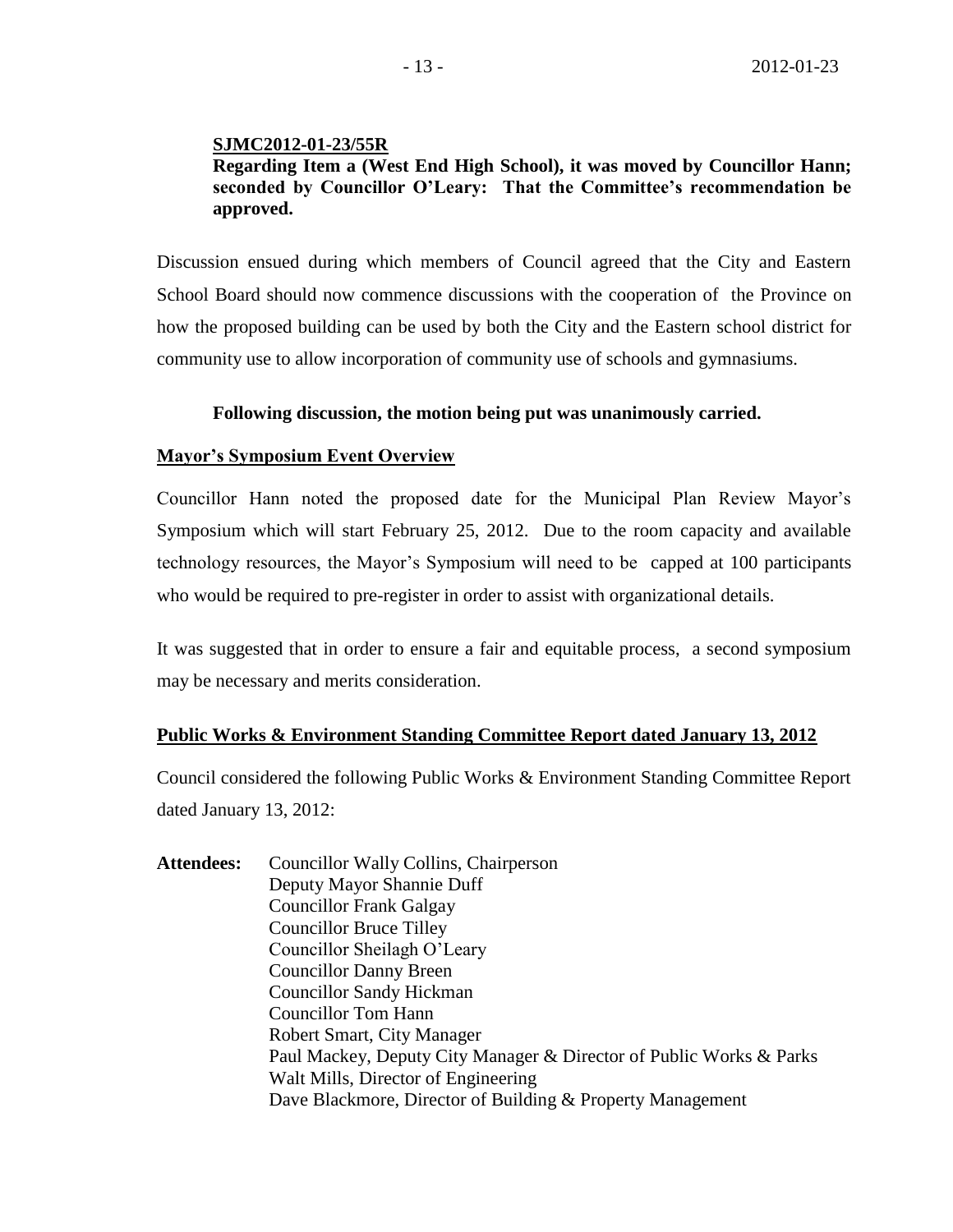Cliff Johnston, Director of Planning Linda Bishop, Senior Legal Counsel Robin King, Transportation Engineer Brendan O'Connell, Manager of Environmental Services Jason Sinyard, Manager of Waste Management Dave Wadden, Development Engineer Joe Sampson, Manager of Development Karen Chafe, Recording Secretary

Also present from the media were Dave Bartlett, Reporter, The Telegram and Adam Walsh, CBC Radio.

# 1. **Proposed Zero Net Increase in Run-off Policy**

The Committee considered in-depth the attached proposed scope for the development of a Zero Net Increase in Run-off Policy. The following points were outlined and debated:

- Concern was expressed by Deputy Mayor Duff and Councillor O'Leary  $\bullet$ about possible exemptions from the Policy which, they felt, do not support the Municipal Plan's direction of encouraging increased density within the City's core. Increased density, they asserted, requires increased investment in infrastructure such as that required to offset storm water run-off. Staff advised, however, that such exemptions would be rare and would mostly exist in the City's downtown area where run-off would naturally flow to the St. John's Harbour. To impose additional expense for storage detention in such areas would be unnecessary, unfair and expensive. It was also clarified that exemptions would not be discretionary, but rather, based on legitimate hydrological analysis.
- Deputy Mayor Duff and Councillor O'Leary also expressed major concern about the proposal to enlarge river channels to basically act as culverts and thereby offsetting the need for onsite storage detention. Though the enlargement of bridges and culverts was acceptable, there was adverse reaction to the use of rivers for such purpose.

Following discussion, this motion was put forth:

# **That the attached scope for the development of a Zero-Net Increase in Runoff Policy be adopted with the following revisions:**

- **Removal of the wording** *river channels* **from the last sentence in Section 1 (A), which should read as follows:** *Enlarging bridges and culverts may be acceptable alternatives to onsite detention.*
- **With regard to Section 3, it was requested that the consultation policy include the following groups/organizations:**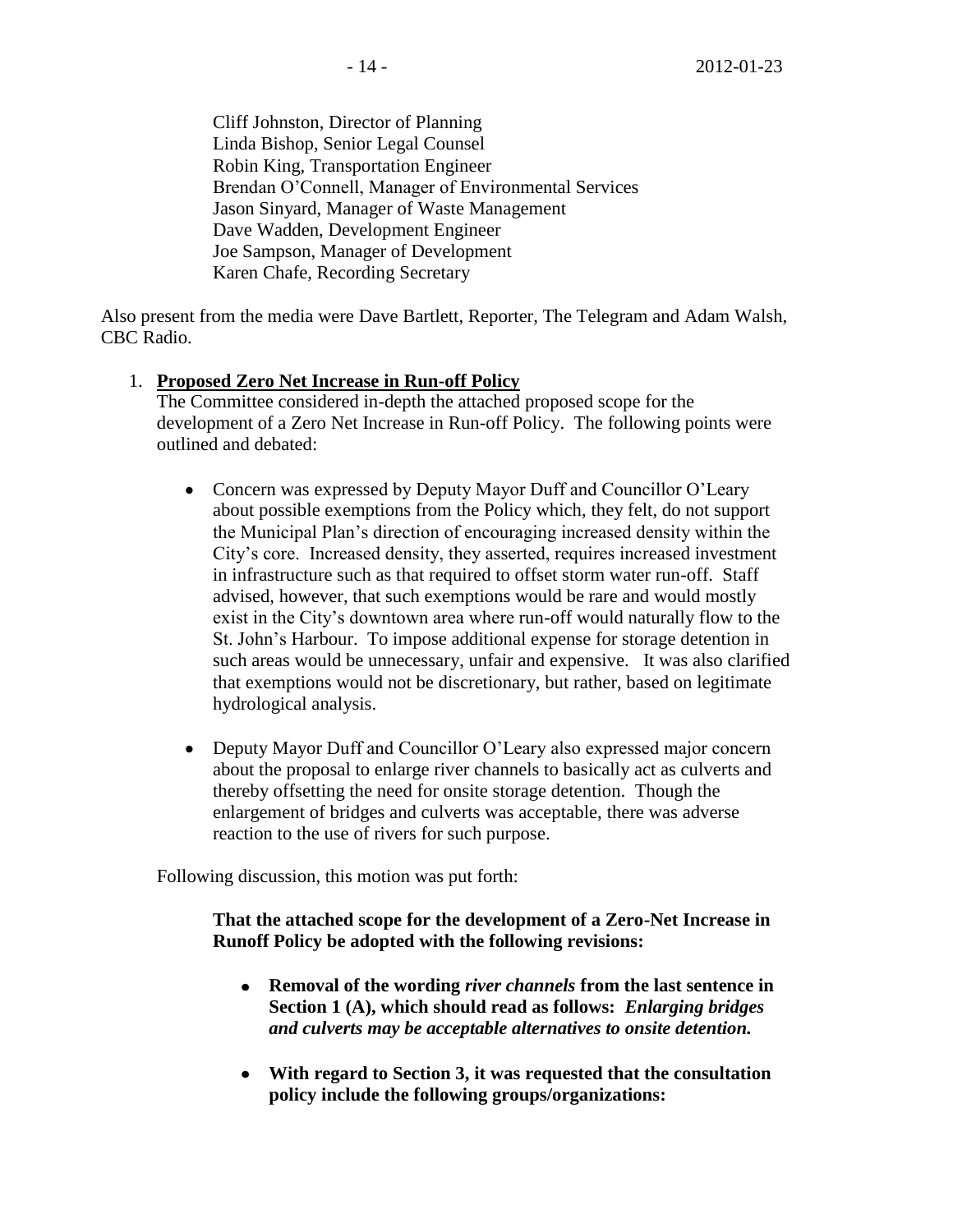- o **Department of Fisheries and Oceans**
- o **Northeast Avalon ACAP (Atlantic Coastal Action Program).**

The Committee directed that staff proceed with the public consultation process and bring the results of that process back to the Committee for future discussion.

Councillor Wally Collins Chairperson

## **SJMC2012-01-23/56R**

**It was moved by Councilor Collins; seconded by Councillor O'Leary: That the Committee's recommendations be approved.**

### **SJMC2012-01-23/57R**

**It was then moved by Deputy Mayor Duff; seconded by Councillor O'Leary: That the motion be amended to add the Quidi Vidi Village Foundation to the groups to be included in the consultation policy.**

**The motion as amended being put was unanimously carried.**

# **Nomenclature Committee Report dated January 18, 2012**

Council considered the following Nomenclature Committee Report dated January 18, 2012:

Council approval is recommended for the following Street Names:

- A. Southlands Development Areas 3 and 4 Phase 2 Developer – Fairview Investments Ltd.
	- 1. Cypress Street (Southlands Boulevard & Cheeseman Drive)

### **SJMC2012-01-23/58R**

**It was moved by Councillor Tilley; seconded by Councillor Hickman: That the Committee's recommendation be approved.**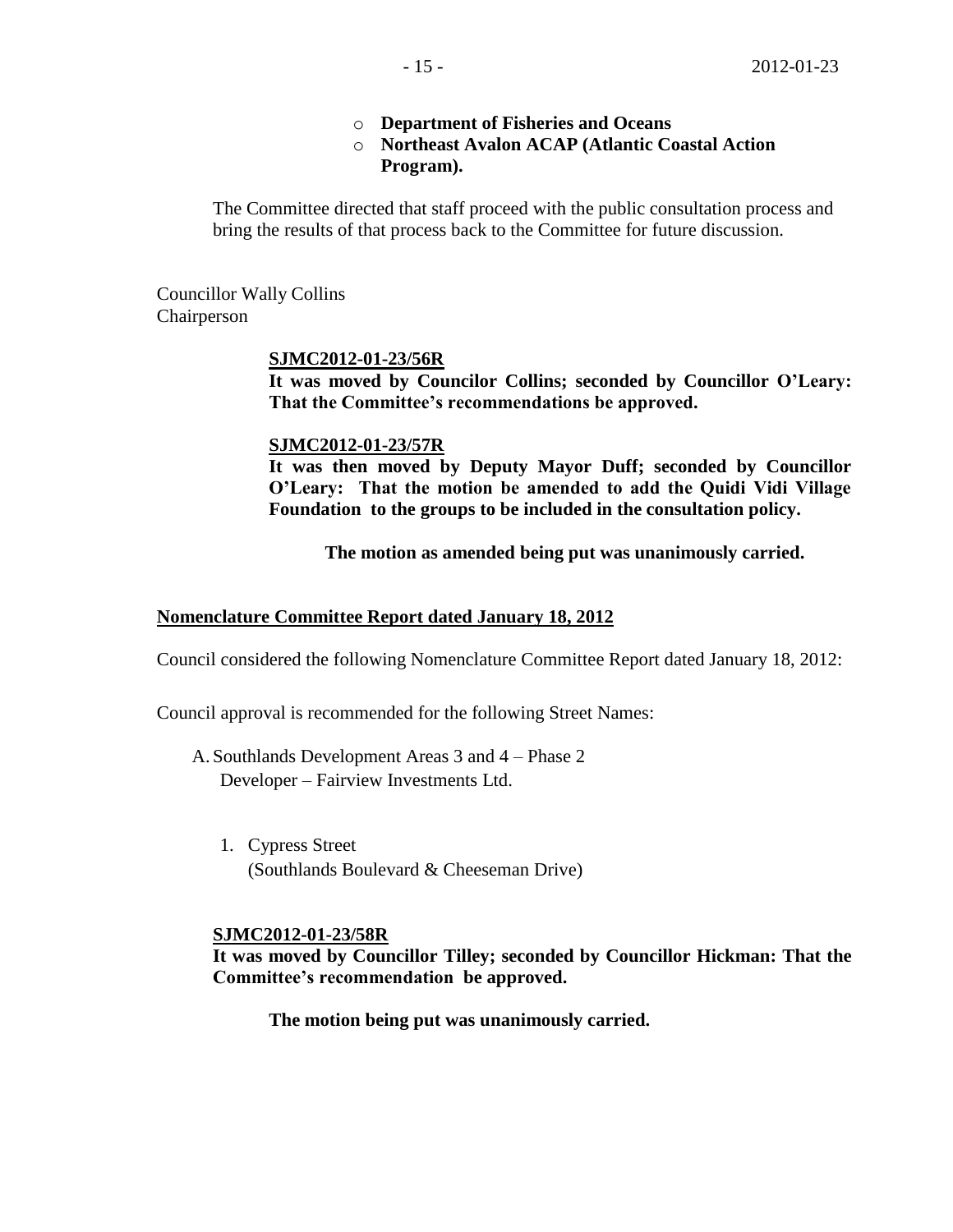#### **Building Permits List**

#### **SJMC2012-01-23/59R**

# **It was decided on motion of Deputy Mayor Duff; seconded by Councillor Hann: That the recommendation of the Director of Building and Property Management with respect to the following Building Permits List be approved:**

Permits List

2012/01/18

**CLASS: COMMERCIAL**

BRAD SNOW 455 KENMOUNT RD CO COMMERCIAL GARAGE CORE INSIGHT CHIROPRACTIC  $\begin{array}{ccc} 40 & \text{ABERDEEN AVE} \end{array}$  MS CLINIC PIZZA DELIGHT 46 ABERDEEN AVE MS RESTAURANT CHATTERS OUTLET NL LIMITED 98 ABERDEEN AVE **METER AND METER** SHOP ADDITIONELLE 95C ABERDEEN AVE MS RETAIL STORE WEATHER SHORE WINDOWS INC. 77 BLACKMARSH RD MS RETAIL STORE BIG ERIC'S 99 BLACKMARSH RD MS WAREHOUSE PROFESSIONAL APPAREL MARKETING 203 BLACKMARSH RD MS RETAIL STORE KENNY ENTERPRISES LIMITED 245 BLACKMARSH RD MS CONVENIENCE STORE ST. JOHN'S LODGE #245 OF THE CARPASIAN RD MS CLUB WLB SERVICES LIMITED 64-86 ELIZABETH AVE MS SERVICE SHOP NELLA LTD (J.W. ALLAN CO LTD) 94 ELIZABETH AVE **MILLA AUSA RETAIL STORE** SIMPLY FOR LIFE **295 EMPIRE AVE MS RETAIL STORE** CUSTOM WHEELS 377 EMPIRE AVE MS RETAIL STORE PARKSIDE PIZZA 2 FOGWILL PL MS RESTAURANT NEEDS CONVENIENCE 172 FRESHWATER RD MS CONVENIENCE STORE FIRST CHOICE HAIRCUTTERS 336 FRESHWATER RD MS SERVICE SHOP MONEY MART 336 FRESHWATER RD MS OFFICE SALON 56 INC. THE SALON SERVICE SHOP STALON 56 INC. UPTOWN HAIR DESIGN & 169 HAMLYN RD MS SERVICE SHOP KENNY ENTERPRISES LIMITED 12-20 HIGHLAND DR MS RETAIL STORE FIRST CHOICE HAIRCUTTERS 55C KELSEY DR 1999 MS SERVICE SHOP THE WOK BOX 65 STATES AND THE SEPARAL STATES AND MESS ON MS RESTAURANT CITY HOTELS LIMITED 102-108 KENMOUNT RD MS HOTEL DALE CARNEGRE 102-108 KENMOUNT RD MS OFFICE VALUE VILLAGE STORES, INC. 161 KENMOUNT RD MS RETAIL STORE VOGUE OPTICAL LIMITED 195 KENMOUNT RD MS SERVICE SHOP SUMMIT MOTORS 409 KENMOUNT RD MS CAR SALES LOT CAPITAL HYUNDAI 479 KENMOUNT RD MS CAR SALES LOT NEEDS CONVENIENCE 330 LEMARCHANT RD MS CONVENIENCE STORE ULTRAMAR LTD. 225 LOGY BAY RD MS SERVICE STATION NEEDS CONVENIENCE 430-432 MAIN RD MS CONVENIENCE STORE BIG R RESTAURANT 484-490 MAIN RD MS RESTAURANT TRAVEL QUEST 239 MAJOR'S PATH MS OFFICE RICK DAVIS 10 MESSENGER DR KENT SN RETAIL STORE MAXX 34 NEW COVE RD SN CLUB INTEGRATED CHIROPRACTIC 119 NEW COVE RD MS CLINIC CANTON RESTAURANT 200-232 NEWFOUNDLAND DR MS RESTAURANT NEEDS CONVENIENCE 449 NEWFOUNDLAND DR MS CONVENIENCE STORE HICKEY'S CONVENIENCE 87 OLD PENNYWELL RD MS CONVENIENCE STORE SURPLUS FREIGHT 28-30-32 O'LEARY AVE SN WAREHOUSE SIGNAL HOBBIES INC. 36 PEARSON ST MS RETAIL STORE NORTH ATLANTIC REFINING  $154$  PENNYWELL RD  $\qquad$  MS SERVICE STATION VIDEO CONNECTION INC.  $279$  PORTUGAL COVE RD MS RETAIL STORE STAND 'N' TAN LIMITED  $20$  ROPEWALK LANE MS SERVICE SHOP SELL OFF VACATIONS 38-42 ROPEWALK LANE MS OFFICE COLUMBUS HALL COMPANY LTD ST. CLARE AVE MS PLACE OF ASSEMBLY CIRCLE K 2 STAVANGER DR MS CONVENIENCE STORE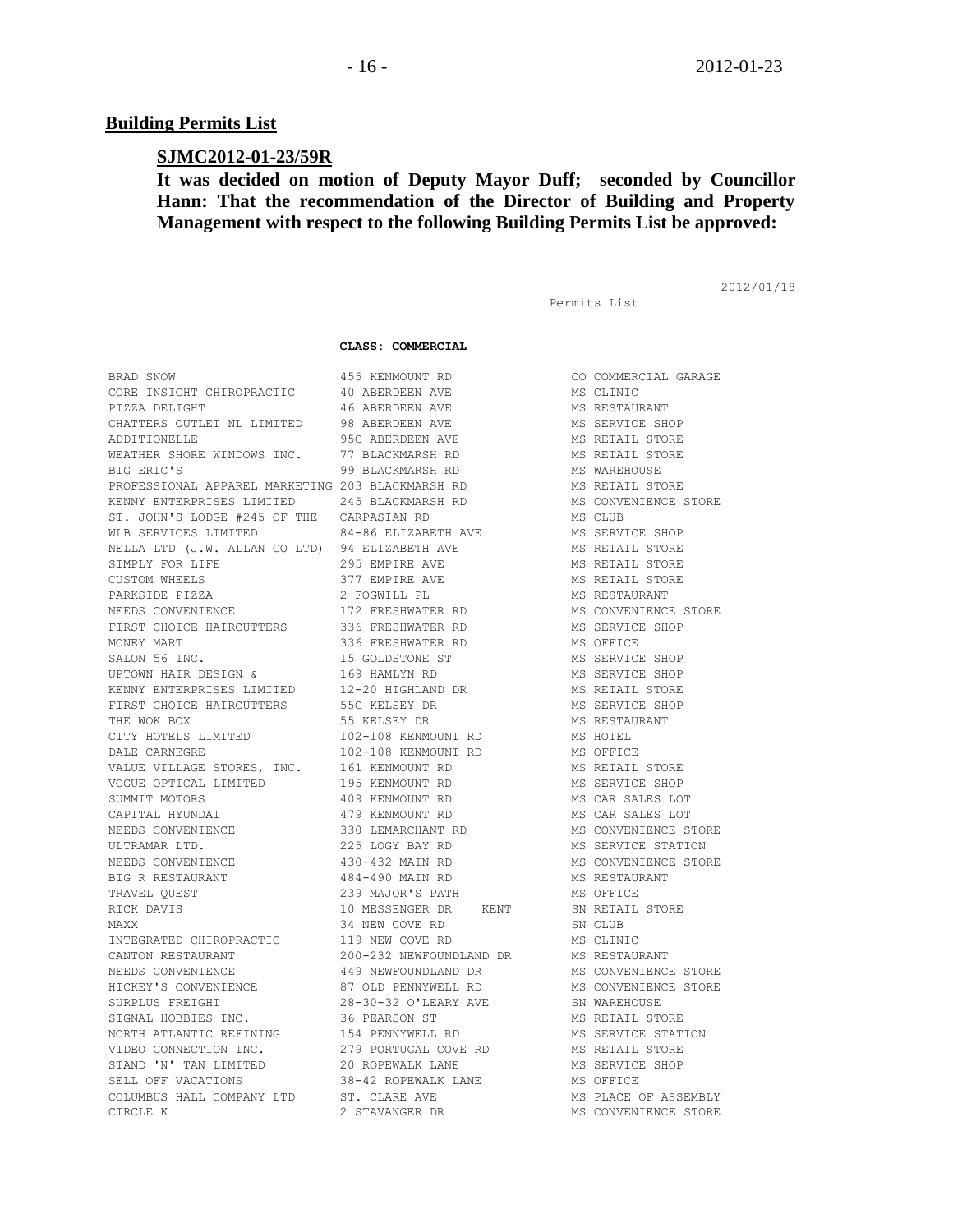|                                                          | OLD NAVY (CANADA) INC. 22 STAVANGER DR                                                                                                                                      | MS RETAIL STORE           |
|----------------------------------------------------------|-----------------------------------------------------------------------------------------------------------------------------------------------------------------------------|---------------------------|
|                                                          | MARIE'S MINI MART 286 STAVANGER DR MS CONVENIENCE STORE                                                                                                                     |                           |
| FIRST CHOICE HAIRCUTTERS LTD. 95E STAVANGER DR           |                                                                                                                                                                             | MS SERVICE SHOP           |
| NORTH ATLANTIC REFINING 86 THORBURN RD                   |                                                                                                                                                                             | MS OFFICE                 |
| MARIE'S MINI MART                         462 TOPSAIL RD |                                                                                                                                                                             | MS CONVENIENCE STORE      |
|                                                          | PRECIOUS PEOPLE'S PLAYLAND 644 TOPSAIL RD THE MS DAY CARE CENTRE                                                                                                            |                           |
| PRECIOUS PEOPLE PLAYLAND 393 TOPSAIL RD                  |                                                                                                                                                                             | MS OTHER                  |
|                                                          | TOPSAIL BILLIARD INC. 681 TOPSAIL RD MS PLACE OF AMUSEMENT                                                                                                                  |                           |
|                                                          |                                                                                                                                                                             | MS TAVERN                 |
| STEPPING STONE INC. 320 TORBAY RD                        |                                                                                                                                                                             | MS COMMERCIAL SCHOOL      |
|                                                          |                                                                                                                                                                             |                           |
| KUMONT                                                   | 145 TORBAY ROAD, TORBAY RD. MALL MS RETAIL STORE                                                                                                                            |                           |
|                                                          | MANGA HOTELS (NEW GOWER) INC 43 SPRINGDALE ST THE MC FENCE                                                                                                                  |                           |
| BELL ALIANT                                              | 61 ALEXANDER ST NC COMMUNICATIONS USE                                                                                                                                       |                           |
| BELL ALIANT                                              | 10 BEECH PL                                                                                                                                                                 | NC COMMUNICATIONS USE     |
| BELL ALIANT                                              | 24 BROWNRIGG PL MONTON NC COMMUNICATIONS USE                                                                                                                                |                           |
| BELL ALIANT                                              | 87 DILLON CRES NO NC COMMUNICATIONS USE                                                                                                                                     |                           |
| BELL ALIANT                                              | 8 HAMILTON AVE                                                                                                                                                              | NC COMMUNICATIONS USE     |
| BELL ALIANT                                              | 152 HAMILTON AVE                                                                                                                                                            | NC COMMUNICATIONS USE     |
| BELL ALIANT                                              | 13 HAWTHORN PL                                                                                                                                                              | NC COMMUNICATIONS USE     |
| BELL ALIANT                                              | 17 HILLVIEW DR E MC COMMUNICATIONS USE                                                                                                                                      |                           |
| BELL ALIANT                                              | 5 MOOTREY PL MC COMMUNICATIONS USE                                                                                                                                          |                           |
| BELL ALIANT                                              | 64 PINE BUD AVE NO OMMUNICATIONS USE                                                                                                                                        |                           |
| BELL ALIANT                                              | 33 RICHMOND ST NC COMMUNICATIONS USE                                                                                                                                        |                           |
| BELL ALIANT                                              | 671 SOUTHSIDE RD                                                                                                                                                            | NC COMMUNICATIONS USE     |
| BELL ALIANT                                              | 25 WARFORD RD NO MC COMMUNICATIONS USE                                                                                                                                      |                           |
| ARIZONA HEAT                                             | 140 STAVANGER DR -ARIZONA HEAT RN SERVICE SHOP                                                                                                                              |                           |
|                                                          | DAVID M WARDLAW                       8 ORDNANCE ST                          SW LODGING HOUSE                                                                               |                           |
|                                                          | CROMBIE REIT                       46 KENMOUNT RD,OLD WOODWORD BL CR CAR SALES LOT<br>HAROLD YOUNG                         376 PADDY'S POND RD, LOT 23    NC TRANSPORTATION |                           |
|                                                          | 376 PADDY'S POND RD, LOT 23 NC TRANSPORTATION DEPOT                                                                                                                         |                           |
|                                                          | SHEPPARD CASE ARCHITECTS INC. 193 KENMOUNT RD, SWISS CHALET RN RESTAURANT                                                                                                   |                           |
|                                                          | CORE ARCHITECT INC. 66 56 KENMOUNT RD ALDO GROUP AN RETAIL STORE                                                                                                            |                           |
|                                                          | REDWOOD CONSTRUCTION LTD   25 WHITE ROSE DRIVE   VIC CLINIC                                                                                                                 |                           |
|                                                          |                                                                                                                                                                             | THIS WEEK \$ 1,746,025.00 |

#### **CLASS: INDUSTRIAL**

THIS WEEK \$ .00

**CLASS: GOVERNMENT/INSTITUTIONAL**

THIS WEEK \$ .00

#### **CLASS: RESIDENTIAL**

| ERCO HOMES                 | 40 SPRUCE GROVE AVE, LOT 141 NC SINGLE DETACHED DWELLING |                              |
|----------------------------|----------------------------------------------------------|------------------------------|
| ERCO HOMES                 | 141 BLUE PUTTEE DR. LOT 74                               | NC SINGLE DETACHED DWELLING  |
| JOHN OUINLAN & ANN OUINLAN | 20 CAPE PINE ST                                          | NC ACCESSORY BUILDING        |
| TOM MARNELL                | 128 CHEESEMAN DR - LOT 25                                | NC SINGLE DETACHED & SUB.APT |
| GERALDINE MCDONALD         | 4 COLVILLE PL                                            | NC ACCESSORY BUILDING        |

| PATRICK DEMPSEY                            | 138 EMPIRE AVE        | NC PATIO DECK               |
|--------------------------------------------|-----------------------|-----------------------------|
| <b>JASON SHEARS</b>                        | 97 FAHEY ST           | NC PATIO DECK               |
| SHAWN GREEN                                | 35 HALL'S RD          | NC PATIO DECK               |
| SKYMARK CONTRACTING                        | 74 ICELAND PL, LOT 33 | NC SINGLE DETACHED DWELLING |
| TRACEY LAWRENCE/FERGUS MURPHY 20 MYRICK PL |                       | NC ACCESSORY BUILDING       |
| TRACEY LAWRENCE/FERGUS MURPHY 20 MYRICK PL |                       | NC FENCE                    |
| SKYMARK CONTRACTING LTD.                   | 12 PLUTO ST, LOT 78   | NC SINGLE DETACHED DWELLING |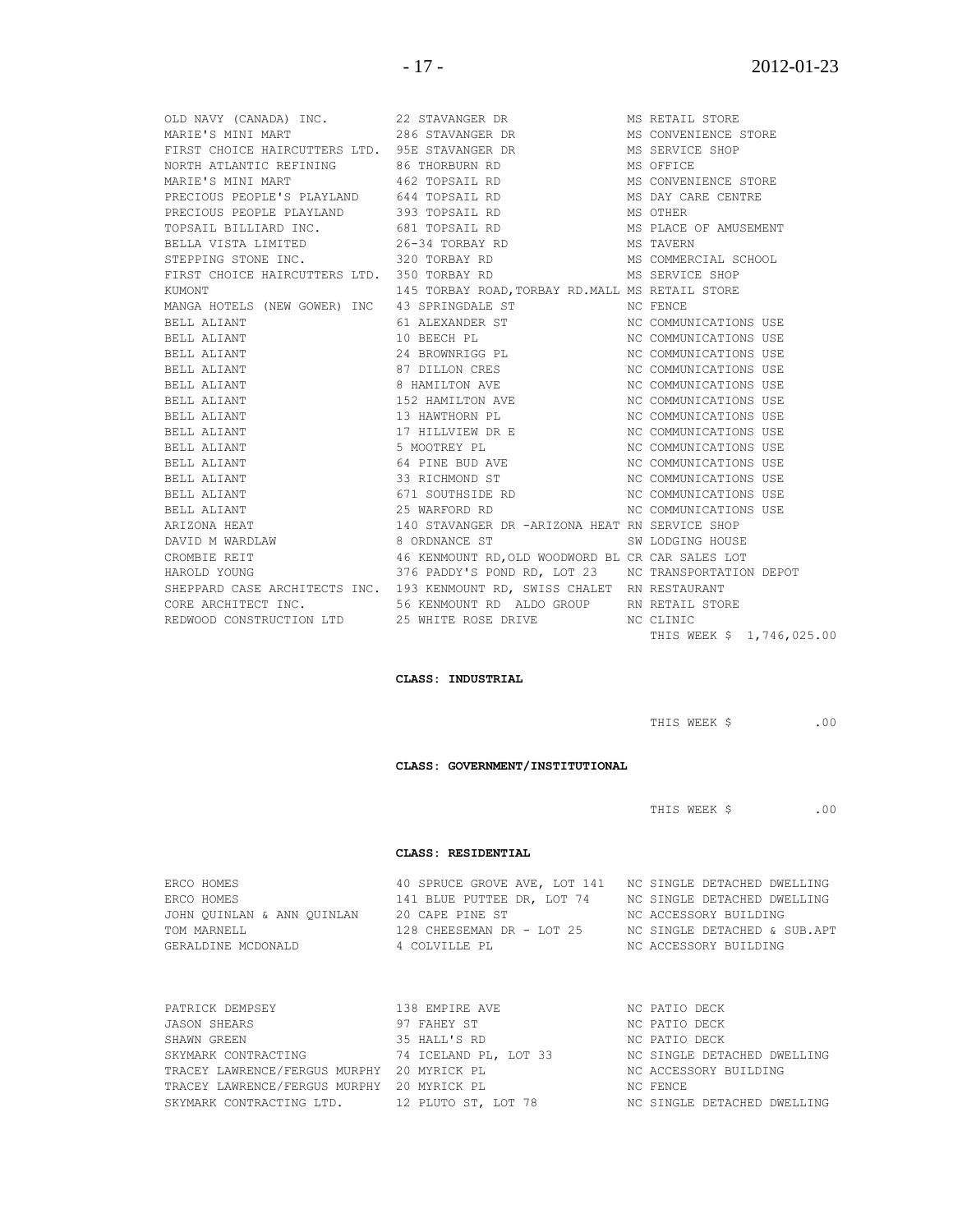| PROTECH CONSTRUCTION LTD. 45 ROSE ABBEY ST-LOT 129 NO SINGLE DETACHED DWELLING |                            |                             |
|--------------------------------------------------------------------------------|----------------------------|-----------------------------|
| WILLIAM STOYLES                                                                | 602 SOUTHSIDE RD           | NC ACCESSORY BUILDING       |
| DION FINLAY                                                                    | 26 WATERFORD BRIDGE RD     | CR LODGING HOUSE            |
| NELSON STOKES                                                                  | 50 ROCHE ST                | EX SINGLE DETACHED DWELLING |
| BRIAN & VELMA MULLOWNEY 32 BANNERMAN ST                                        |                            | RN APARTMENT BUILDING       |
| HANN CONST. LTD.                                                               | 121 BLUE PUTTEE DR, LOT 84 | RN SINGLE DETACHED DWELLING |
| JASON COOMBS AND DORIAN COOMBS 30 DOWNING ST                                   |                            | RN SINGLE DETACHED DWELLING |
| SARAH F. TURNER                                                                | 154 GREEN ACRE DR          | RN SEMI-DETACHED DWELLING   |
| SHARON WELLS                                                                   | 103 SPRINGDALE ST          | RN SEMI-DETACHED DWELLING   |
| TOM & CYNTHIA WALSH                                                            | 13 VIGUERS RD              | RN SINGLE DETACHED DWELLING |
| NEWFOUND DISPOSAL SYSTEMS                                                      | 272-276 TORBAY RD, PIPERS  | SW RETAIL STORE             |

THIS WEEK \$ 1,818,200.00

#### **CLASS: DEMOLITION**

| CABOT DEVELOPMENT CORP LTD | 10 BONAVENTURE AVE | DM ACCESSORY BUILDING |
|----------------------------|--------------------|-----------------------|
| IMPERIAL OIL LIMITED       | 113 BLACKMARSH RD  | DM SERVICE STATION    |

THIS WEEK \$ 136,500.00

THIS WEEK''S TOTAL: \$ 3,700,725.00

REPAIR PERMITS ISSUED: 2012/01/12 TO 2012/01/18 \$ 66,900.00

#### LEGEND

| CO  | CHANGE OF OCCUPANCY  | SN  | STGN                 |
|-----|----------------------|-----|----------------------|
| CR. | CHNG OF OCC/RENOVTNS | МS  | MOBILE SIGN          |
| F.X | EXTENSION            | CC. | CHIMNEY CONSTRUCTION |
| NC. | NEW CONSTRUCTION     | CD. | CHIMNEY DEMOLITION   |
| OC. | OCCUPANT CHANGE      | DV  | DEVELOPMENT FILE     |
| RN  | RENOVATIONS          | ΜS  | <b>WOODSTOVE</b>     |
| SW  | STTE WORK            | DМ  | DEMOLTTION           |
| TТ  | TENANT IMPROVEMENTS  |     |                      |

## **Payrolls and Accounts**

#### **SJMC2012-01-23/60R**

**It was decided on motion of Deputy Mayor Duff; seconded by Councillor Hann: That the following Payrolls and Accounts for the week ending January 19, 2012 be approved:**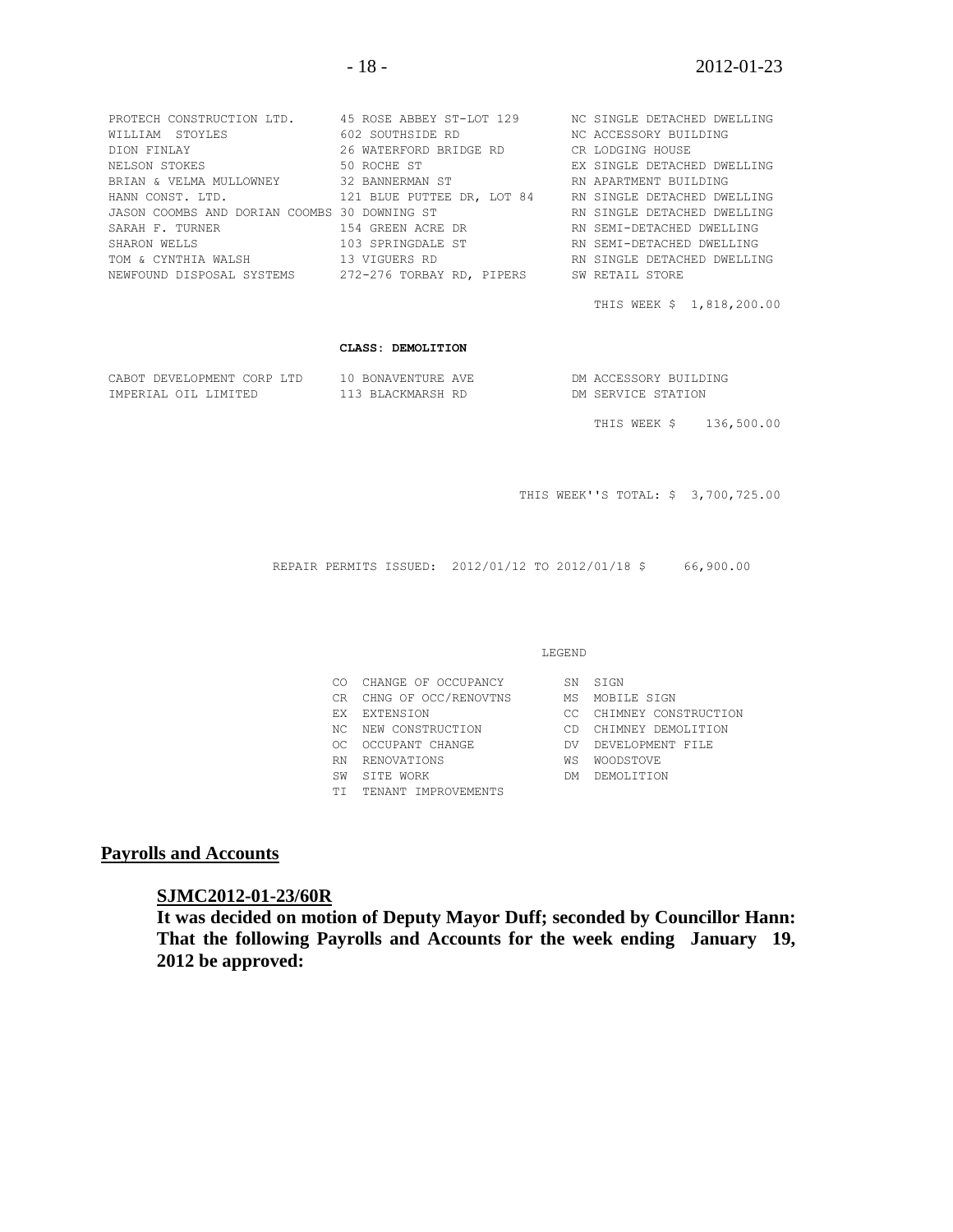# **Weekly Payment Vouchers For The Week Ending January 19, 2012**

### **Payroll**

|                                  | <b>Total:</b> |    | \$6,689,886.84 |
|----------------------------------|---------------|----|----------------|
| <b>Accounts Payable</b>          |               |    | \$4,280,170.25 |
| <b>Bi-Weekly Fire Department</b> |               |    | \$569,411.28   |
| Bi-Weekly Management             |               | \$ | 648,743.81     |
| Bi-Weekly Administration         |               | S. | 727,260.32     |
| <b>Public Works</b>              |               | S. | 464,301.18     |

### **Tenders**

**a. Tender – Supply and Maintenance of Flowers**

#### **SJMC2012-01-23/61R**

**It was decided on motion of Deputy Mayor Duff; seconded by Councillor Hann: That the recommendation of the Director of Finance and City Treasurer be approved and the tender awarded as follows:**

| a. Tender 2011115 Pat's Plants         | @ \$ 8,351.75 |
|----------------------------------------|---------------|
| <b>Tender 2011116 Stanley Flowers</b>  | @ \$26,240.29 |
| <b>Tender 2011117 Stanley Flowers</b>  | @ \$ 4,273.98 |
| <b>Tender 20111120 Stanley Flowers</b> | @\$50,465.50  |
| (taxes not included)                   |               |

b. Tender – Recreation Space

#### **SJMC2012-01-23/62R**

**It was moved by Deputy Mayor Duff; seconded by Councillor Hann: That the tender for recreation space be awarded to maintain the Recreation Division in rental accommodations at its existing location for seven years, at a net effective rental cost of \$879,000 (excluding services), and further, that options for interim utilization of Metrobus Depot be pursued, but any utilization be temporary in nature and achievable at minimum cost.**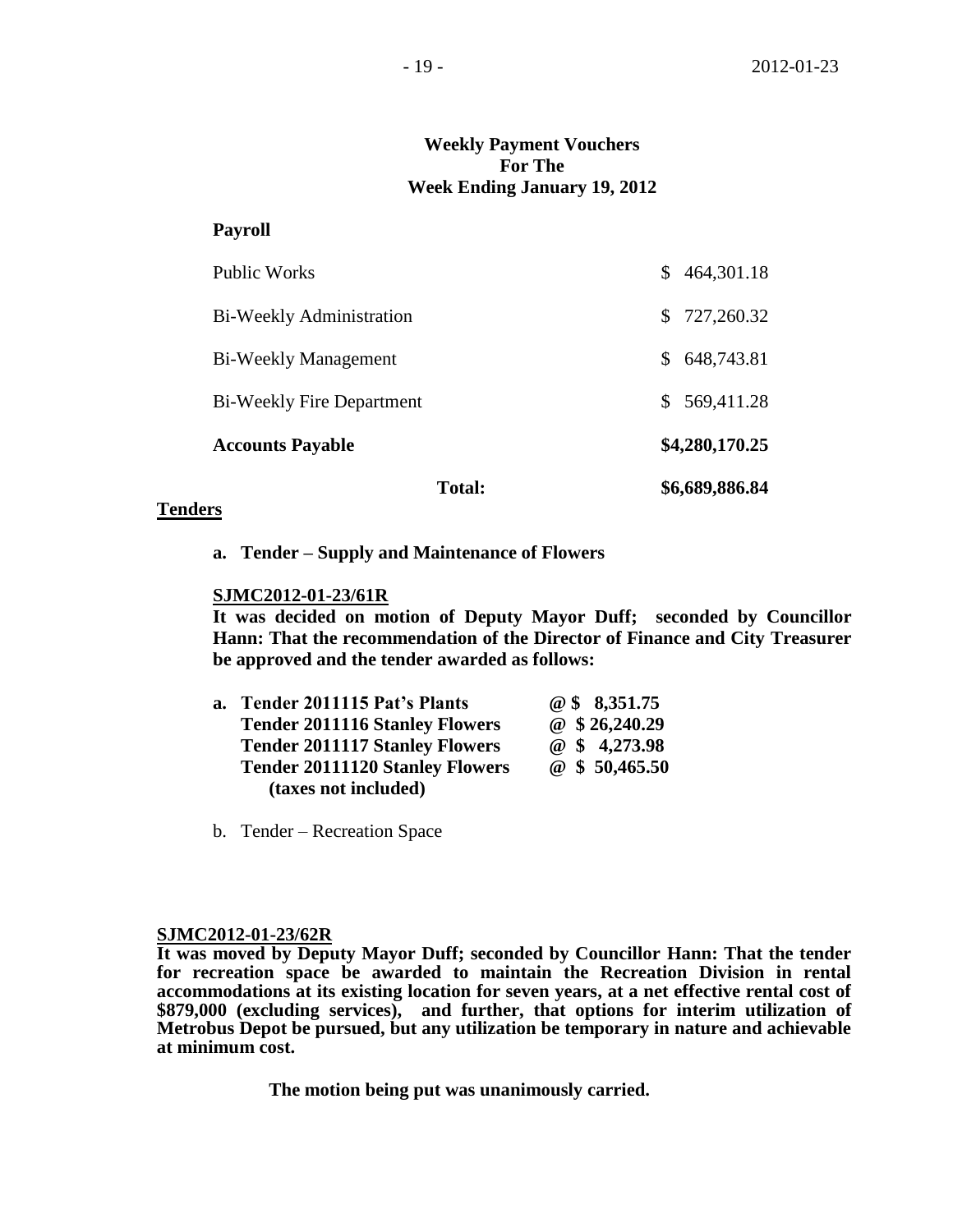# **Notice of Motion**

Councillor Hickman gave the following Notice of Motion:

**TAKE NOTICE** that I will at the next Regular Meeting of the St. John's Municipal Council move the enactment of the St. John's Whistleblower Protection By-Law which will establish a process whereby employees can report unlawful, dangerous, or injurious matters related to the City and its employees without reprisal.

DATED at St. John's, NL this 23<sup>rd</sup> day of January, 2012.

Councillor Sandy Hickman

\_\_\_\_\_\_\_\_\_\_\_\_\_\_\_\_\_\_\_\_\_\_\_\_\_\_\_\_\_\_

# **215 Blackmarsh Road**

Council considered a memorandum dated January 19, 2012 from the City Manager regarding the above noted.

# **SJMC2012-01-23/63R**

**It was moved by Councillor Breen; seconded by Councillor Tilley: That approval be granted to compensate the owners of the land at 215 Blackmarsh Road , the site for the future West End Fire Station, in the he amount of \$522,500.00 including all costs and interest, as recommended by the City Manager.**

**The motion being put was unanimously carried.**

# **Livingstone Street**

Council considered a memorandum dated January 19, 2012 from the City Solicitor regarding

the above noted.

# **SJMC2012-01-23/64R**

**It was moved by Councillor Colbert; seconded by Councillor O'Leary: That City land located between the property at 72 Carter's Hill and the street rightof-way on Livingstone Street be sold to a developer interested in acquiring the**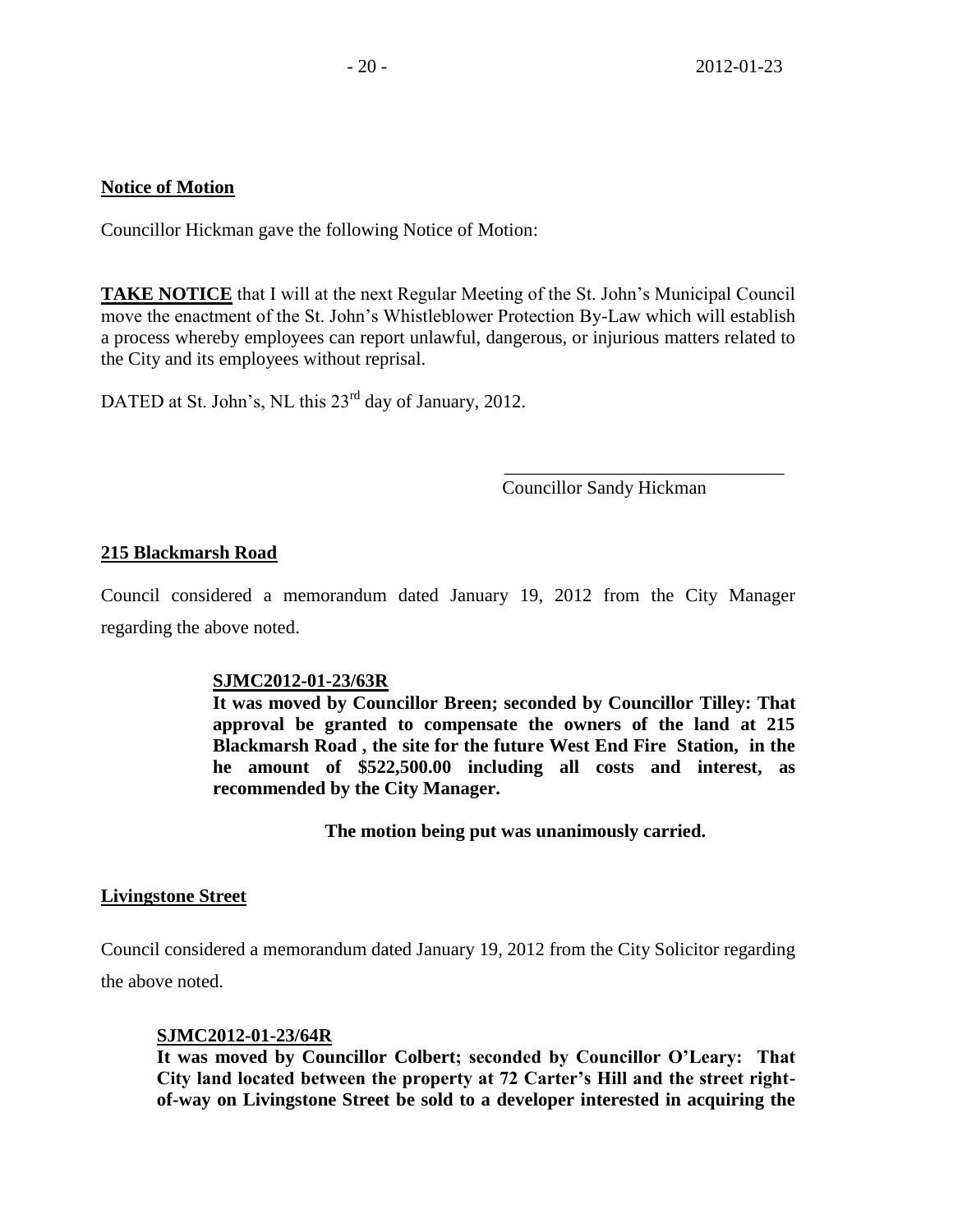**property, at a rate of \$10.00 per square foot (approximately \$10,000.00 plus HST), as recommended by the City Solicitor.**

**The motion being put was unanimously carried.** 

**Memorandum dated January 19, 2012 from Deputy Mayor Duff Re: Urban Municipalities Committee: February 3-4, 2012 Request for Reception and Luncheon\_\_\_\_\_\_\_\_\_\_\_\_\_\_\_\_\_\_\_\_\_\_\_\_\_**

#### **SJMC2012-01-23/65R**

**It was moved by Deputy Mayor Duff; seconded by Councillor O'Leary: That approval be granted for a small reception on the evening of February 3, 2012 and lunch on February 4, 2012 for approximately 25 people, during the hosting by the City of the Urban Municipalities Committee on February 3 to 4, 2012.** 

**The motion being put was unanimously carried.**

#### **Councillor Collins**

Councillor Collins referenced a request from a number of concerned Ward 5 residents in the area of Old Petty Harbour Road, Huntingdale Drive and Carondale Drive for a 30 day deferral of the public meeting scheduled for February 1, 2012 in relation to rezoning proposed by Seanic Inc .

#### **SJMC2012-01-23/66R**

**It was moved by Councillor Collins; seconded by Councillor Hanlon: That the public meeting scheduled for February 1, 2012 in relation to rezoning proposed by Seanic Inc. be deferred for two weeks, to allow the area residents more time to prepare.**

**The motion being put was carried with Councillors Galgay, Hann and Tilley dissenting.**

#### **SJMC2012-01-23/67R**

**It was moved by Councillor Collins; seconded by Deputy Mayor Duff: That the City provide a \$1000 grant towards the Goulds Winter Carnival Volunteers' celebration, in lieu of sponsoring a reception.**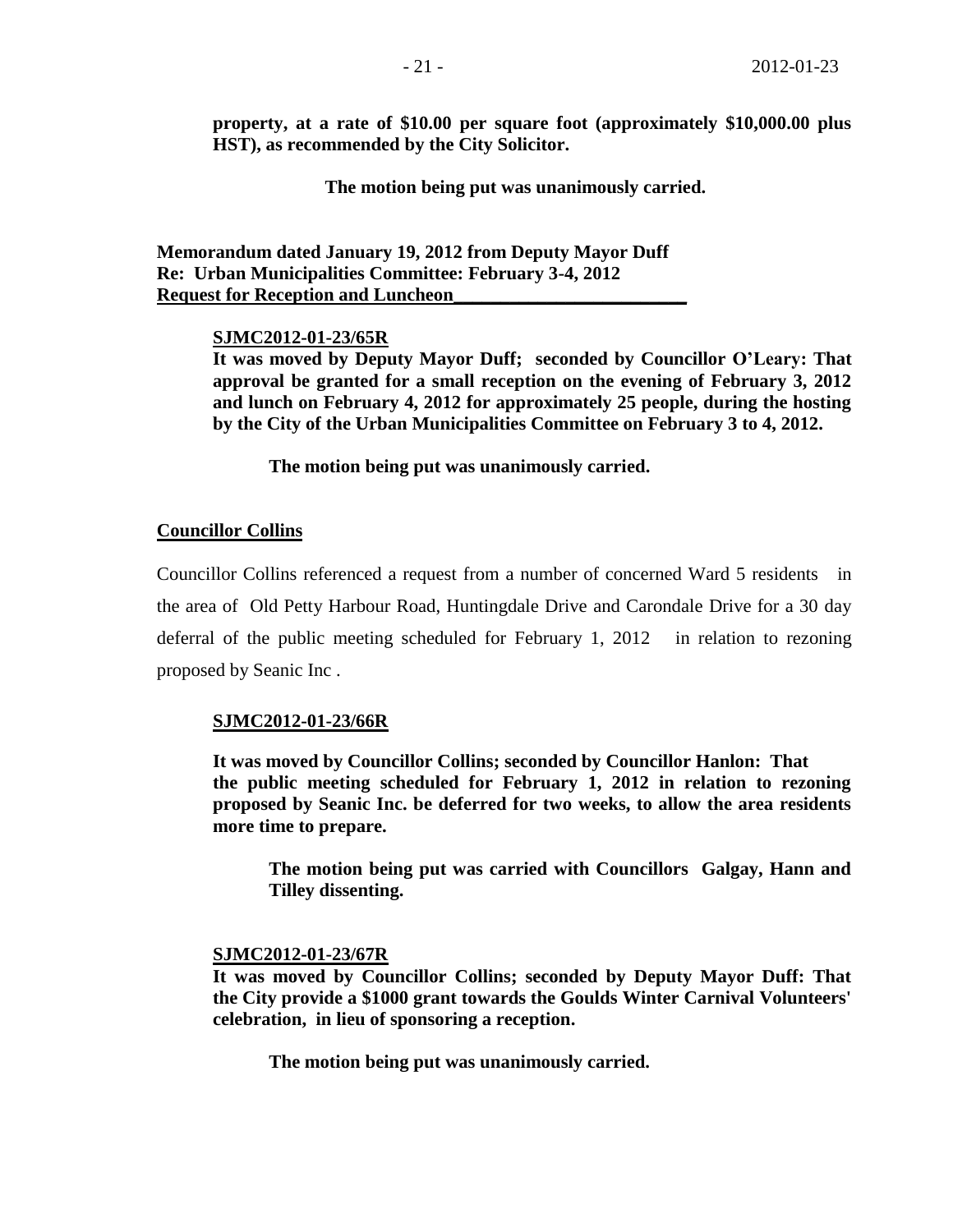#### **Councillor Hanlon**

Councillor Hanlon advised that she has been approached on the possibility of developing a Mayor's Students Advisory Committee.

It was suggested to integrate the students into the Mayor's Advisory Committee on Youth. Councillor Breen agreed to follow-up up on the matter with staff on how best to approach this matter.

Councillor Hanlon encouraged adults aged 19 to 36 to put their names forward to become involved in the Nexters Program, the deadline being January 31, 2012.

#### **Councillor Tilley**

Councillor Tilley noted that Iceberg Quest Ocean Tours has received an award for its website, winning the Canadian e-Tourism award for Best User-Generated Content.

Councillor Tilley noted that the Board of Management of the DDC for the first time in its history has elected a female Chairperson, Susan Ledrew. He also noted that Vice Chairperson is Kim Saunders. Councillor Tilley commended both ladies.

Councilor Tilley referenced a presentation today to Council by Destination St. John's. He indicated that it is very important that the City understand the role of Destination St. John's and the tremendous job they do with respect to the promotion of tourism events. He noted that in 2011, 22,705 delegates attended conventions in the City of St. John's. They are now going forward with a new branding to market and target markets and promote the City's convention centre. He further noted that the target markets with respect to meetings, conventions, sports and culture events, leisure and group tours will be the foundation that will build on the City's tourism.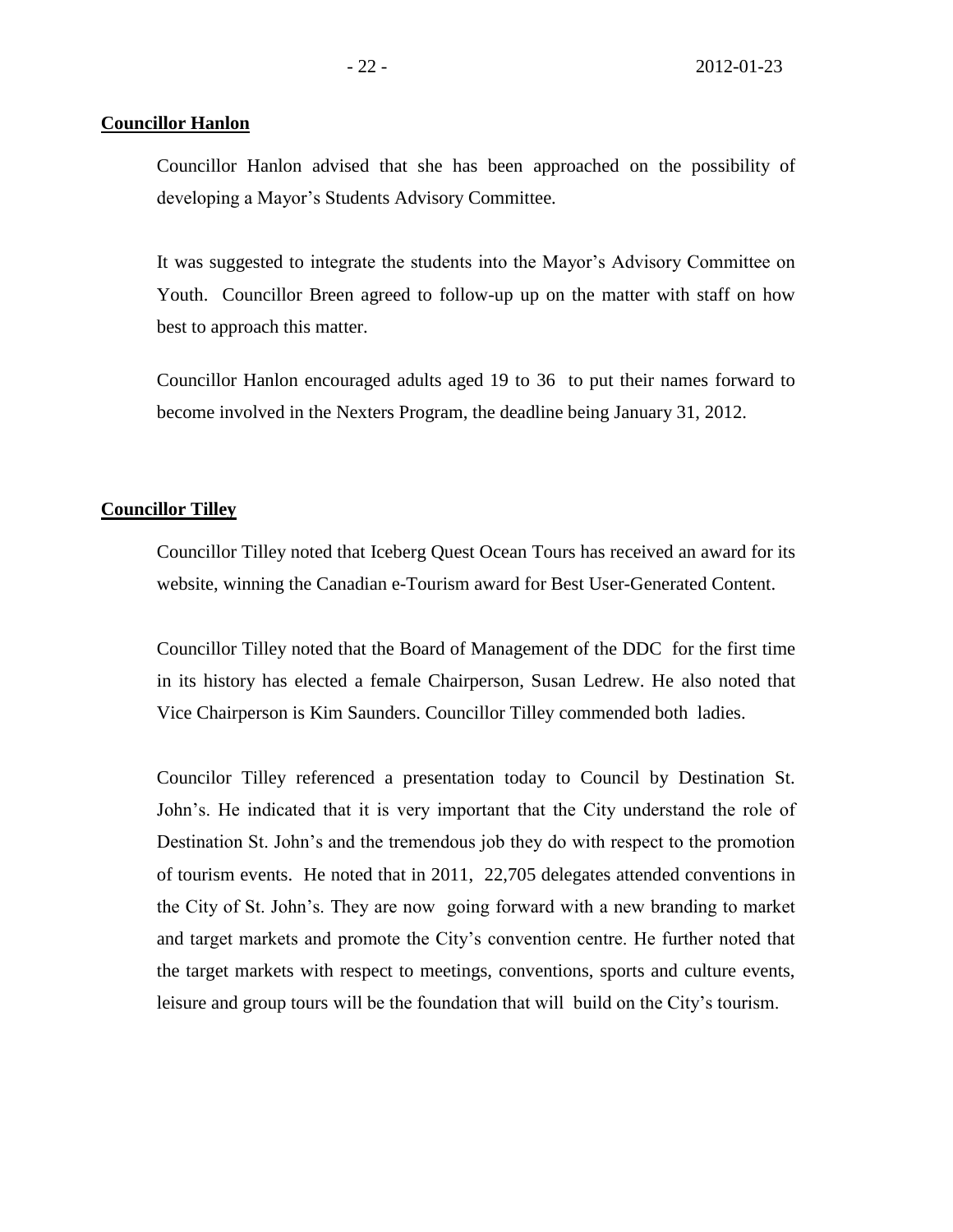## **Councillor Breen**

Councillor Breen pointed out that the three public meetings to be held this week which are as follows, were scheduled in that manner to accommodate out of province travel arrangements of some of the people who are involved in all three of the proposed developments.

- 1. A public meeting will be held on Tuesday, January 24, 2012 at 7:00 p.m. at St. John's City Hall to provide an opportunity for public review and comment on the application submitted by Deacon Investments Ltd. to rezone property located at the intersection of Job Street and Hamilton Avenue from the Commercial Mixed Use (CM) Zone to the Commercial Central Office (CCO) Zone.
- 2. A public meeting will be held on Wednesday, January 25, 2012 at 7:00 p.m. at St. John's City Hall to provide an opportunity for public review and comment on the application submitted by Manga Hotels to rezone land located at New Gower Street / Springdale Street / Pleasant Street from the Residential Downtown (RD) Zone to the Commercial Central Office (CCO) Zone
- 3. A public meeting will be held on Thursday, January 26, 2012 at 7:00 p.m. at St. John's City Hall to provide an opportunity for public review and comment on the application from Manga Developments to rezone property at Civic Number 40 Henry Street (the site of the former Star of the Sea Hall Building) from the Residential Downtown (RD) Zone to the Commercial Central Mixed Use (CCM) Zone to allow the construction of a residential condominium building with approximately 55 residential condominium units.

#### **Councillor Hickman**

Councillor Hickman in referencing the Council's discussion regarding the new West End High School and using schools for community use, suggested the same scenario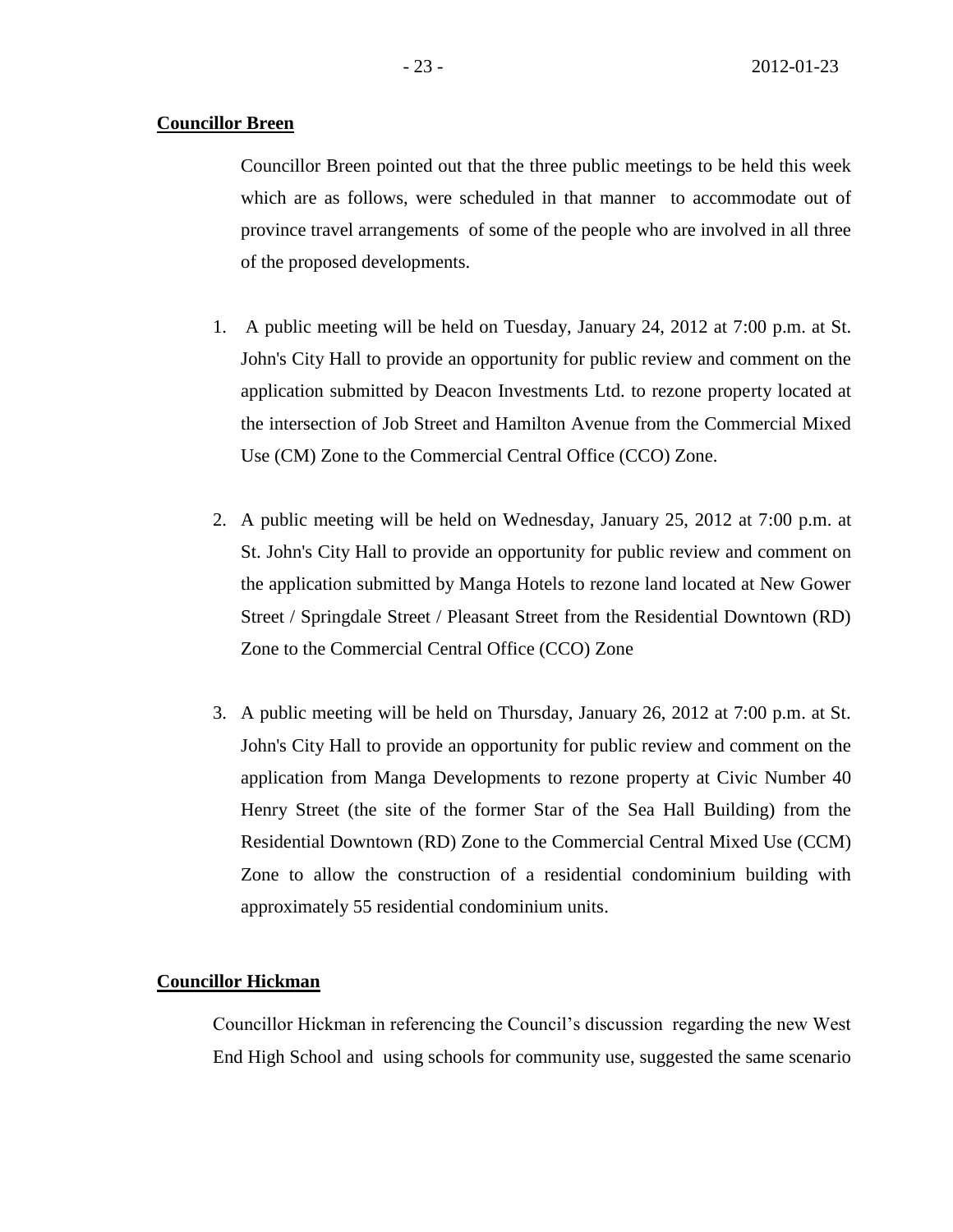for St. Theresa's Elementary School and suggested that discussion need to commence in this regard.

#### **Councillor O'Leary**

Councillor O'Leary referenced a letter dated September 28, 2011 forwarded to members of Council from Mr. Edward Power concerning 171 Old Bay Bulls Road, regarding his contaminated well. Councillor Collins has been in contract with Mr. Power regarding the situation. The matter was referred to the Public Works and Environment Committee for further discussion.

Councillor O'Leary noted that concern was expressed in relation to snow removal of the Belvedere Laneway which is an emergency access and should remain open at all times. The matter was referred to the Deputy City Management.

Councillor O'Leary also noted that it has been brought to her attention that there is an unnamed laneway at the top of Carter's Hill. The matter was referred to the Nomenclature Committee for consideration.

In terms of snow clearing of the laneway, the matter was referred to the Deputy City Manager Director of Public Works and Parks for clarification.

Councillor O'Leary congratulated St. John's Native Friendship Centre newly elected Board of Directors, whose interest is in supporting the Urban Aboriginal Community.

#### **Deputy Mayor Duff**

Deputy Mayor Duff referenced Council's discussions today concerning the City's bid for the FCM 2018 Federation of Canadian Municipalities Conference and Expo. She indicted that a lot will depend on the availability of a sufficient number of hotel rooms in the City. She asked that staff contact the proponents of the hotel